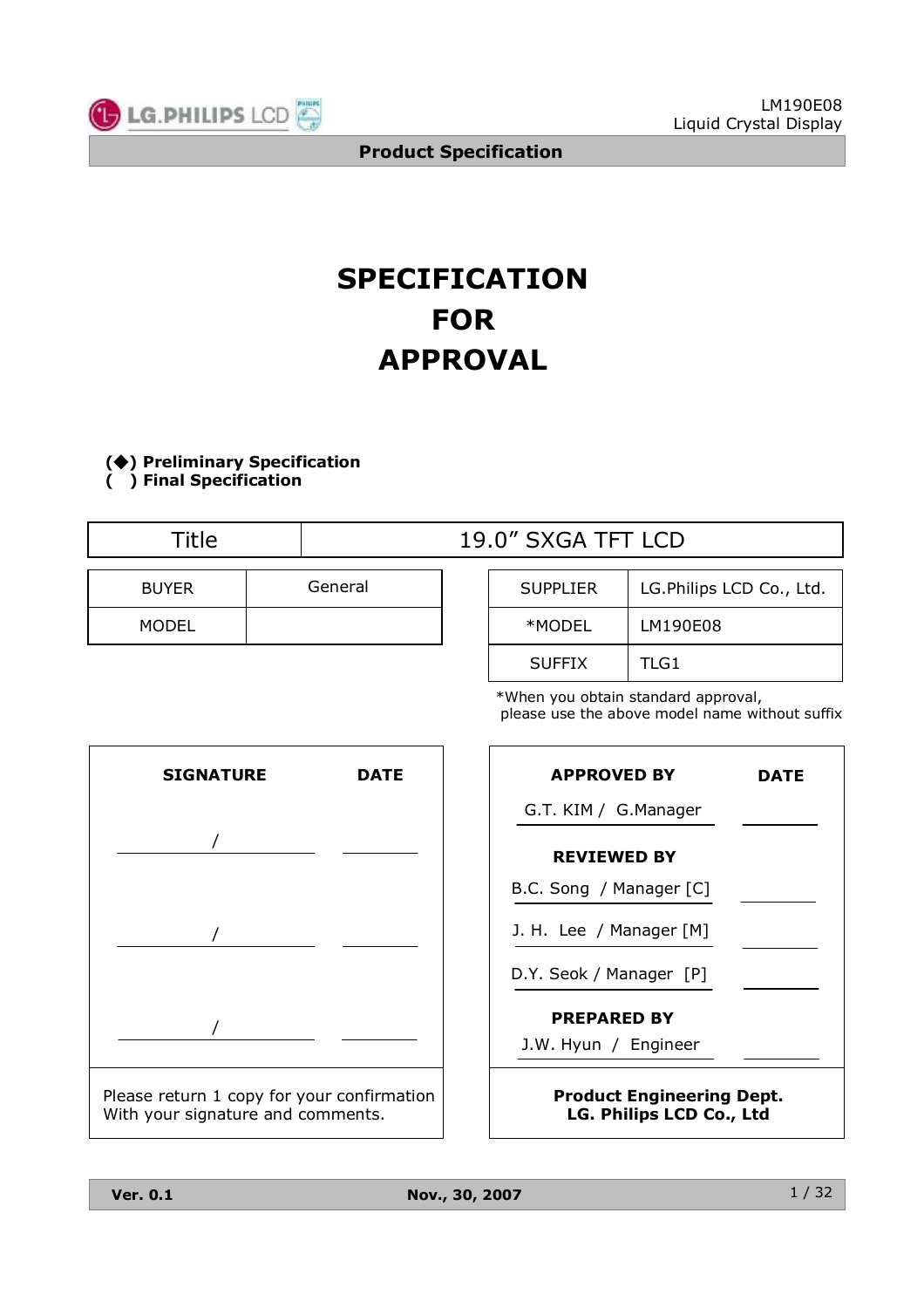

## **Contents**

| <b>No</b>      |    | <b>ITEM</b>                              |    |  |  |
|----------------|----|------------------------------------------|----|--|--|
|                |    | <b>COVER</b>                             |    |  |  |
|                |    | <b>CONTENTS</b>                          | 2  |  |  |
|                |    | <b>RECORD OF REVISIONS</b>               | 3  |  |  |
| $\mathbf{1}$   |    | <b>GENERAL DESCRIPTION</b>               | 4  |  |  |
| $\overline{2}$ |    | ABSOLUTE MAXIMUM RATINGS                 | 5  |  |  |
| 3              |    | ELECTRICAL SPECIFICATIONS                | 6  |  |  |
|                | 1) | ELECTRICAL CHARACTERISTICS               | 6  |  |  |
|                | 2) | <b>INTERFACE CONNECTIONS</b>             | 9  |  |  |
|                | 3) | LVDS characteristics                     | 12 |  |  |
|                | 4) | SIGNAL TIMING SPECIFICATIONS             | 15 |  |  |
|                | 5) | SIGNAL TIMING WAVEFORMS                  | 16 |  |  |
|                | 6) | COLOR INPUT DATA REFERNECE               | 17 |  |  |
|                | 7) | POWER SEQUENCE                           | 18 |  |  |
|                | 8) | POWER DIP CONDITION                      | 19 |  |  |
| 4              |    | OPTICAL SFECIFICATIONS                   | 20 |  |  |
| 5              |    | MECHANICAL CHARACTERISTICS               | 25 |  |  |
| 6              |    | RELIABILITY                              | 28 |  |  |
| $\overline{7}$ |    | INTERNATIONAL STANDARDS                  | 29 |  |  |
|                | 1) | <b>SAFETY</b>                            | 29 |  |  |
|                | 2) | <b>EMC</b>                               | 29 |  |  |
| 8              |    | <b>PACKING</b>                           | 30 |  |  |
|                | 1) | DESIGNATION OF LOT MARK                  | 30 |  |  |
|                | 2) | <b>PACKING FORM</b>                      | 30 |  |  |
| 9              |    | <b>PRECAUTIONS</b>                       | 31 |  |  |
|                | 1) | MOUNTING PRECAUTIONS                     | 31 |  |  |
|                | 2) | OPERATING PRECAUTIONS                    | 31 |  |  |
|                | 3) | ELECTROSTATIC DISCHARGE CONTROL          | 32 |  |  |
|                | 4) | PRECAUTIONS FOR STRONG LIGHT EXPOSURE    | 32 |  |  |
|                | 5) | <b>STROAGE</b>                           | 32 |  |  |
|                | 6) | HANDLING PRECAUTIONS FOR PROTECTION FILM | 32 |  |  |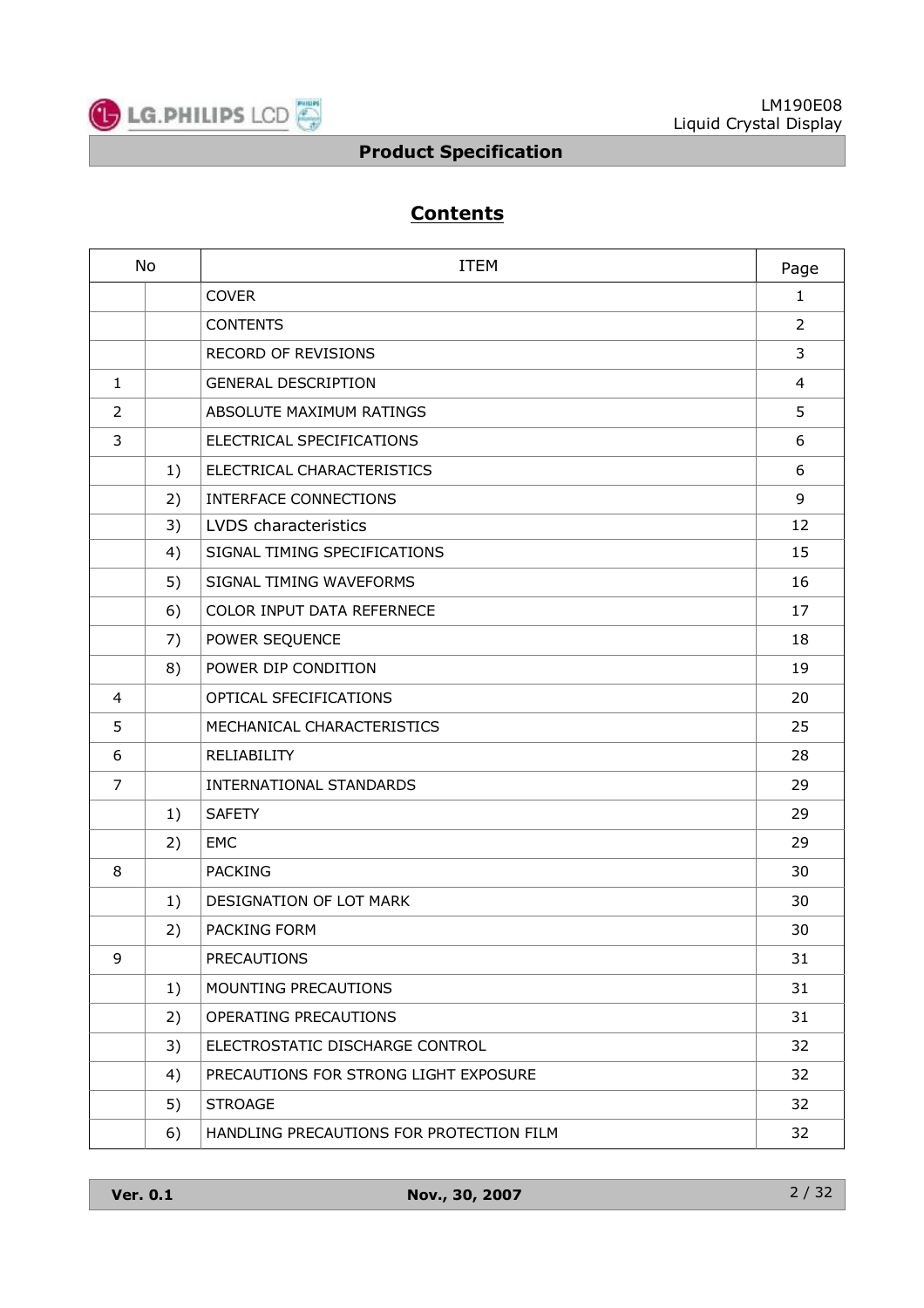

## **Record of revisions**

| <b>Revision No</b> | <b>Date</b>    | Page | <b>Description</b>                      |
|--------------------|----------------|------|-----------------------------------------|
| Ver $0.1$          | Nov., 30, 2007 |      | First Draft, Preliminary Specifications |
|                    |                |      |                                         |
|                    |                |      |                                         |
|                    |                |      |                                         |
|                    |                |      |                                         |
|                    |                |      |                                         |
|                    |                |      |                                         |
|                    |                |      |                                         |
|                    |                |      |                                         |
|                    |                |      |                                         |
|                    |                |      |                                         |
|                    |                |      |                                         |
|                    |                |      |                                         |
|                    |                |      |                                         |
|                    |                |      |                                         |
|                    |                |      |                                         |
|                    |                |      |                                         |
|                    |                |      |                                         |
|                    |                |      |                                         |
|                    |                |      |                                         |
|                    |                |      |                                         |
|                    |                |      |                                         |
|                    |                |      |                                         |
|                    |                |      |                                         |
|                    |                |      |                                         |
|                    |                |      |                                         |
|                    |                |      |                                         |
|                    |                |      |                                         |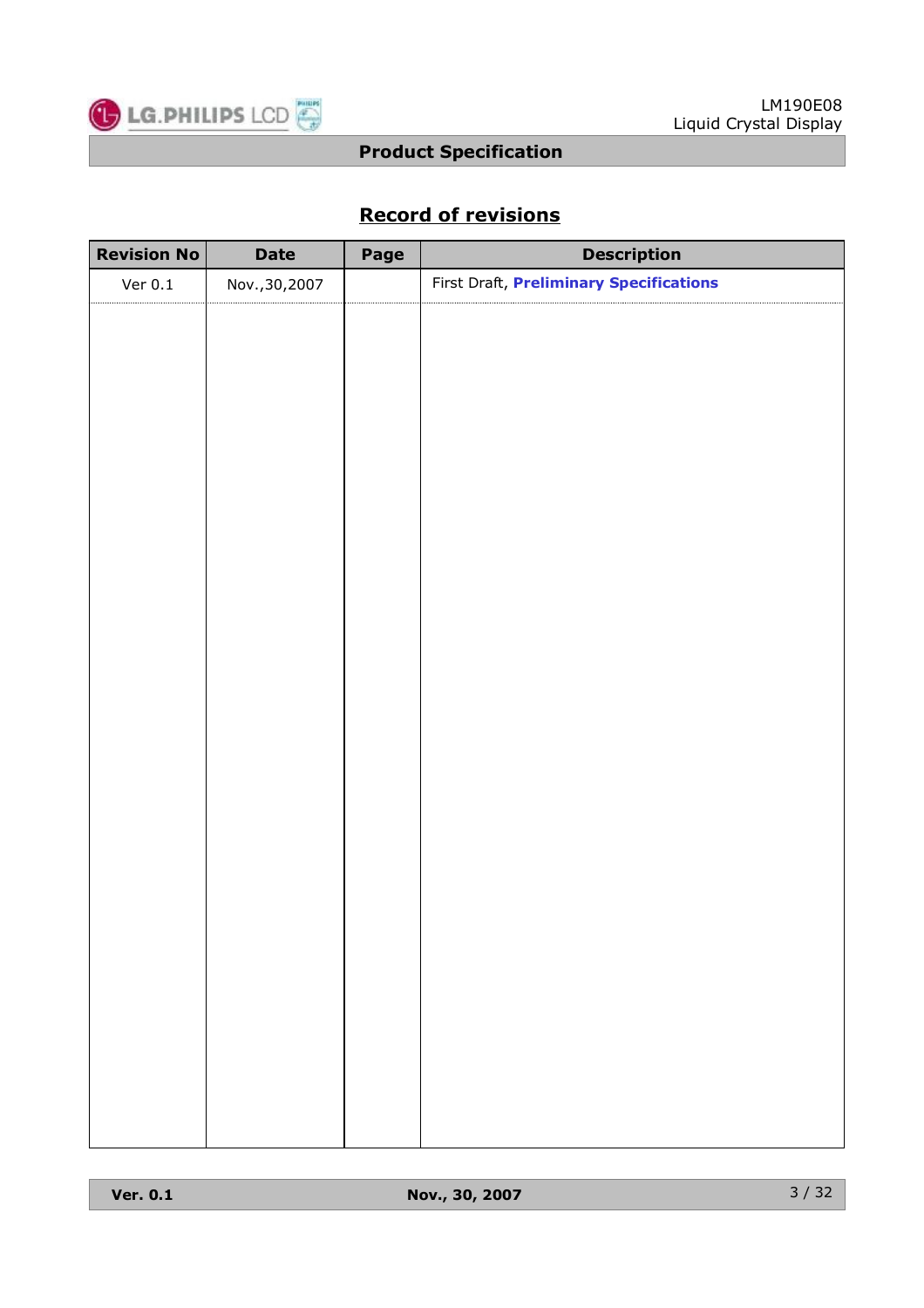

## **1. General description**

LM190E08-TLG1 is a Color Active Matrix Liquid Crystal Display with an integral Cold Cathode Fluorescent Lamp(CCFL) backlight system. The matrix employs a-Si Thin Film Transistor as the active element. It is a transmissive type display operating in the normally white mode. It has a 19.0 inch diagonally measured active display area with SXGA resolution (1024 vertical by 1280 horizontal pixel array) Each pixel is divided into Red, Green and Blue sub-pixels or dots which are arranged in vertical stripes. Gray scale or the brightness of the sub-pixel color is determined with a 8-bit gray scale signal for each dot, thus, presenting a palette of more than 16,7M colors with Advanced-FRC(Frame Rate Control). It has been designed to apply the interface method that enables low power, high speed, low EMI. FPD Link or compatible must be used as a LVDS(Low Voltage Differential Signaling) chip. It is intended to support applications where thin thickness, wide viewing angle, low power are critical factors and graphic displays are important. In combination with the vertical arrangement of the sub-pixels, the LM190E08-TLG1 characteristics provide an excellent flat panel display for office automation products such as monitors.



#### **General features**

| Active screen size       | 19.0 inches (481.9mm) diagonal                                    |
|--------------------------|-------------------------------------------------------------------|
| <b>Outline Dimension</b> | 396.0(H) x 324.0(V) x 15.5(D) mm(Typ.)                            |
| Pixel Pitch              | $0.098*RGB(H)$ mm x 0.294(V)mm                                    |
| Pixel Format             | 1280 horizontal By 1024 vertical Pixels. RGB stripe arrangement   |
| Interface                | LVDS 2Port                                                        |
| Color depth              | 16.7M colors                                                      |
| Luminance, white         | 300 cd/m <sup>2</sup> ( Center 1Point, typ)                       |
| Viewing Angle (CR>10)    | R/L 170(Typ.), U/D 160(Typ.)                                      |
| Power Consumption        | Total 25.1W(Typ.), $(4.5W@V1CD)$<br>20.6W@I <sub>BI</sub> =7.5mA) |
| Weight                   | 2,450g (Typ.)                                                     |
| Display operating mode   | Transmissive mode, normally White                                 |
| Surface treatments       | Hard coating (3H), Anti-glare treatment of the front polarizer    |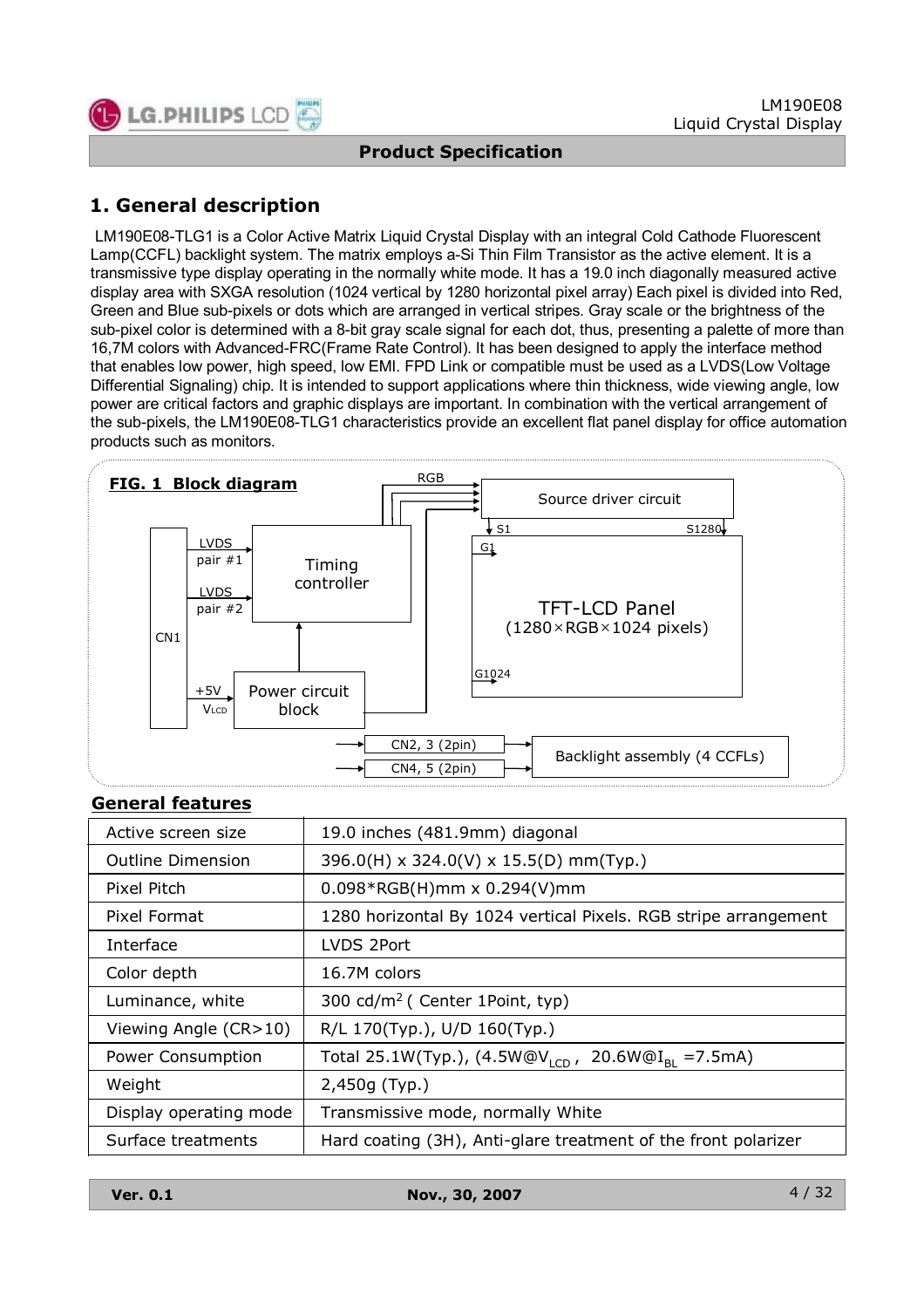

#### **2. Absolute maximum ratings**

The following are maximum values which, if exceeded, may cause faulty operation or damage to the unit.

#### **Table 1. Absolute maximum ratings**

| Parameter                         | Symbol                       |        | Values | Units        | <b>Notes</b>  |  |
|-----------------------------------|------------------------------|--------|--------|--------------|---------------|--|
|                                   |                              | Min    | Max    |              |               |  |
| Power Supply Input Voltage        | $V_{LCD}$                    | $-0.3$ | $+6.0$ | Vdc          | At $25^\circ$ |  |
| <b>Operating Temperature</b>      | ${\mathsf T}_{\mathsf {OP}}$ | 0      | 50     | $^{\circ}C$  |               |  |
| Storage Temperature               | $\mathsf{T}_{\mathsf{ST}}$   | $-20$  | 60     | $^{\circ}$ C |               |  |
| <b>Operating Ambient Humidity</b> | $H_{OP}$                     | 10     | 90     | %RH          |               |  |
| <b>Storage Humidity</b>           | $H_{ST}$                     | 10     | 90     | %RH          |               |  |

Note : 1. Temperature and relative humidity range are shown in the figure below. Wet bulb temperature should be 39 °C Max, and no condensation of water.

#### **FIG. 2 Temperature and relative humidity**

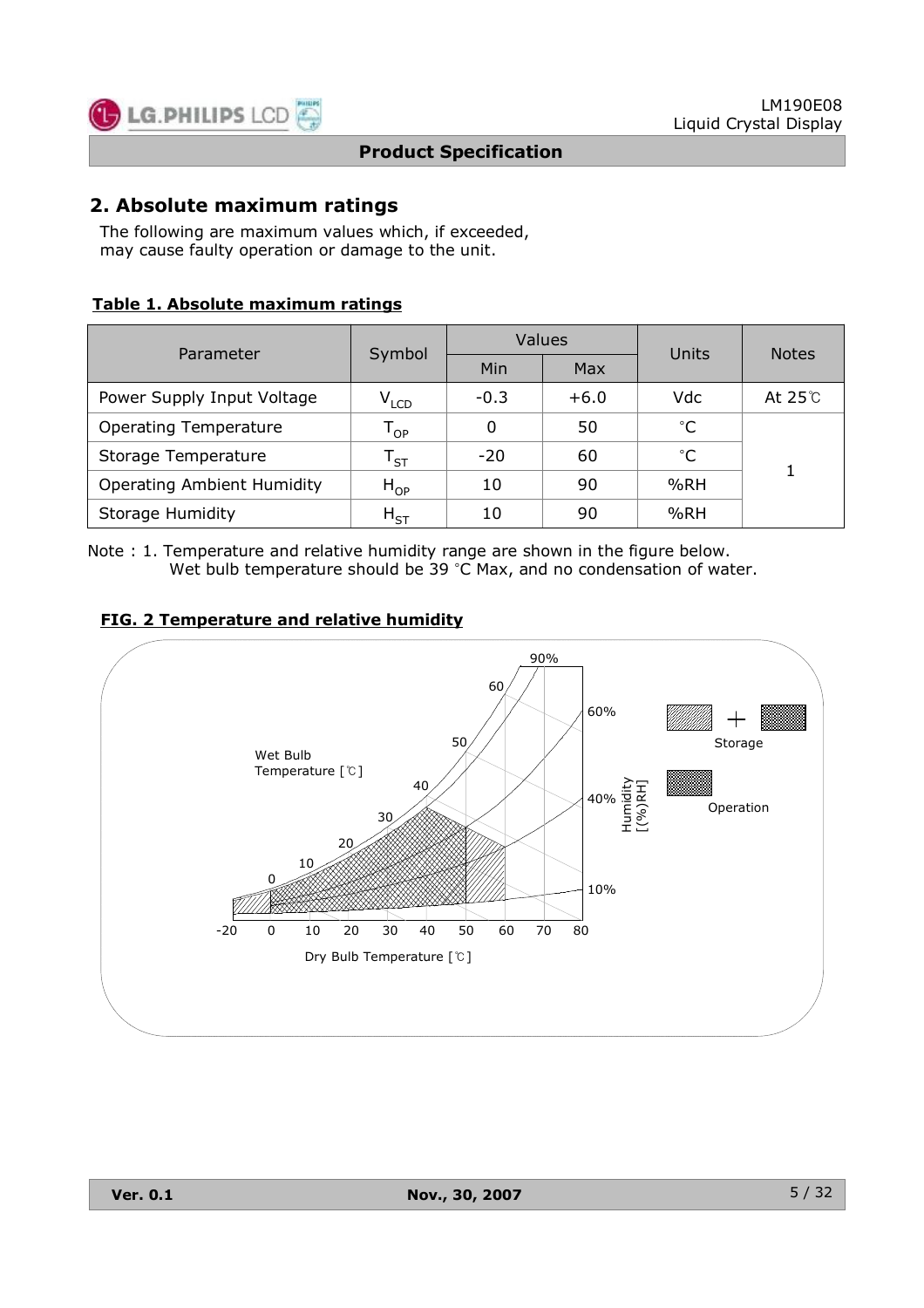

## **3. Electrical specifications**

### **3-1. Electrical characteristics**

It requires two power inputs. One is employed to power the LCD electronics and to drive the TFT array and liquid crystal. The second input power for the CCFL/Backlight, is typically generated by an inverter. The inverter is an external unit to the LCDs.

#### **Table 2. Electrical characteristics**

| Parameter                     | Symbol        |     | Values |       | Unit       | <b>Notes</b>   |
|-------------------------------|---------------|-----|--------|-------|------------|----------------|
|                               |               | Min | Typ    | Max   |            |                |
| MODULE:                       |               |     |        |       |            |                |
| Power Supply Input Voltage    | $V_{LCD}$     | 4.5 | 5.0    | 5.5   | <b>Vdc</b> |                |
| Permissive Power Input Ripple | $V_{LCD}$     |     |        | 0.2   | V          | 3              |
|                               | LCD-MOSAIC    |     | 900    | 1,050 | mA         |                |
| Power Supply Input Current    | LCD-BLACK     |     | 1,050  | 1,220 | mA         | $\overline{2}$ |
| Power Consumption             | $P_{LCD}$     |     | 4.5    | 5.18  | Watt       |                |
| Inrush current                | <b>L</b> RUSH |     |        | 3.0   | A          | 3              |

Note :

1. The specified current and power consumption are under the VLCD=5.0V,  $25 \pm 2^{\circ}C_{r}f_{V} = 60$ Hz condition whereas mosaic pattern(8 x 6) is displayed and  $f_v$  is the frame frequency.

- 2. The current is specified at the maximum current pattern.
- 3. Permissive power ripple should be measured under VCC=5.0V, 25°C,  $f_v$  (frame frequency)=75Hz condition and At that time, we recommend the bandwidth configuration of oscilloscope is to be under 20MHz.
- 4. The duration of rush current is about 5ms and rising time of power Input is 500us  $\pm$  20%.

#### **FIG.3 pattern for Electrical characteristics**



**Ver. 0.1 Nov., 30, 2007**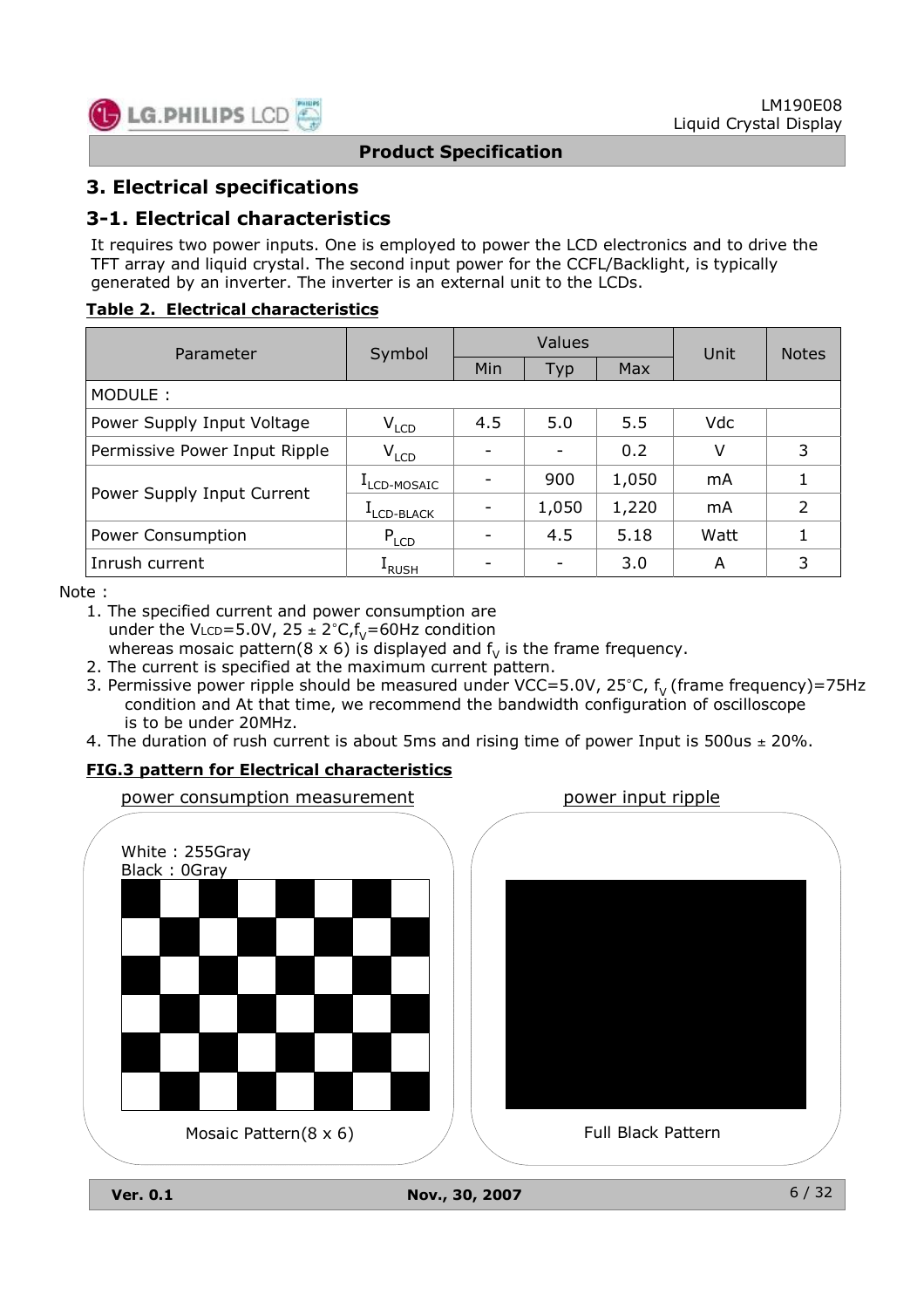

#### **Table 3. Electrical characteristics**

| Parameter                           | Sym                        |                | Values         |                | Unit                               | <b>Notes</b> |
|-------------------------------------|----------------------------|----------------|----------------|----------------|------------------------------------|--------------|
|                                     | bol                        | Min            | Typ            | <b>Max</b>     |                                    |              |
| LAMP:                               |                            |                |                |                |                                    |              |
| <b>Operating Voltage</b>            | $V_{BL}$                   | 675<br>(8.0mA) | 685<br>(7.5mA) | 790<br>(3.0mA) | $\mathsf{V}_{\mathsf{RMS}}$        | 1, 2         |
| <b>Operating Current</b>            | $\rm I_{BL}$               | 3.0            | 7.5            | 8.0            | $mA_{RMS}$                         | 1            |
| <b>Established Starting Voltage</b> | Vs                         |                |                |                |                                    | 1, 3         |
| at $25 °C$                          |                            |                |                | 1,100          | $\bm{{\mathsf{V}}}_{\mathsf{RMS}}$ |              |
| 0 °C<br>at                          |                            |                |                | 1,400          | V <sub>RMS</sub>                   |              |
| <b>Operating Frequency</b>          | $\mathsf{f}_{\mathsf{BL}}$ | 40             |                | 70             | kHz                                | 4            |
| Discharge Stabilization Time        | $\mathsf{T}_\mathsf{S}$    | -              |                | 3              | Min                                | 1, 5         |
| Power Consumption                   | $P_{BL}$                   |                | 20.55          | 22.61          | Watt                               | 6            |
| Life Time                           |                            | 50,000         | ۰              |                | <b>Hrs</b>                         | 1, 7         |

Note :

The design of the inverter must have specifications for the lamp in LCD Assembly**.** The performance of the Lamp in LCM, for example life time or brightness, is extremely influenced by the characteristics of the DC-AC inverter. So all the parameters of an inverter should be carefully designed so as not to produce too much leakage current from high-voltage output of the inverter. When you design or order the inverter, please make sure unwanted lighting caused by the mismatch of the lamp and the inverter (no lighting, flicker, etc) never occurs. When you confirm it, the LCD–Assembly should be operated in the same condition as installed in you instrument.

- ※ Do not attach a conducting tape to lamp connecting wire. If the lamp wire attach to a conducting tape, TFT-LCD Module has a low luminance and the inverter has abnormal action. Because leakage current is occurred between lamp wire and conducting tape.
	- 1. Specified values are for a single lamp.
	- 2. Operating voltage is measured at 25  $\pm$  2°C. The variance of the voltage is  $\pm$  10%.
	- 3. The voltage above  $V_s$  should be applied to the lamps for more than 1 second for start-up. (Inverter open voltage must be more than lamp starting voltage.)

Otherwise, the lamps may not be turned on. The used lamp current is the lamp typical current.

- 4. Lamp frequency may produce interface with horizontal synchronous frequency and as a result this may cause beat on the display. Therefore lamp frequency shall be as away possible from the horizontal synchronous frequency and from its harmonics in order to prevent interference.
- 5. Let's define the brightness of the lamp after being lighted for 5 minutes as 100%.  $T<sub>S</sub>$  is the time required for the brightness of the center of the lamp to be not less than 95%.
- 6. The lamp power consumption shown above does not include loss of external inverter. The used lamp current is the lamp typical current. ( $P_{BL} = V_{BL} \times I_{BL} \times N_{Lamp}$ )
- 7. The life is determined as the time at which brightness of the lamp is 50% compared to that of initial value at the typical lamp current on condition of continuous operating at  $25 \pm 2^{\circ}$ C.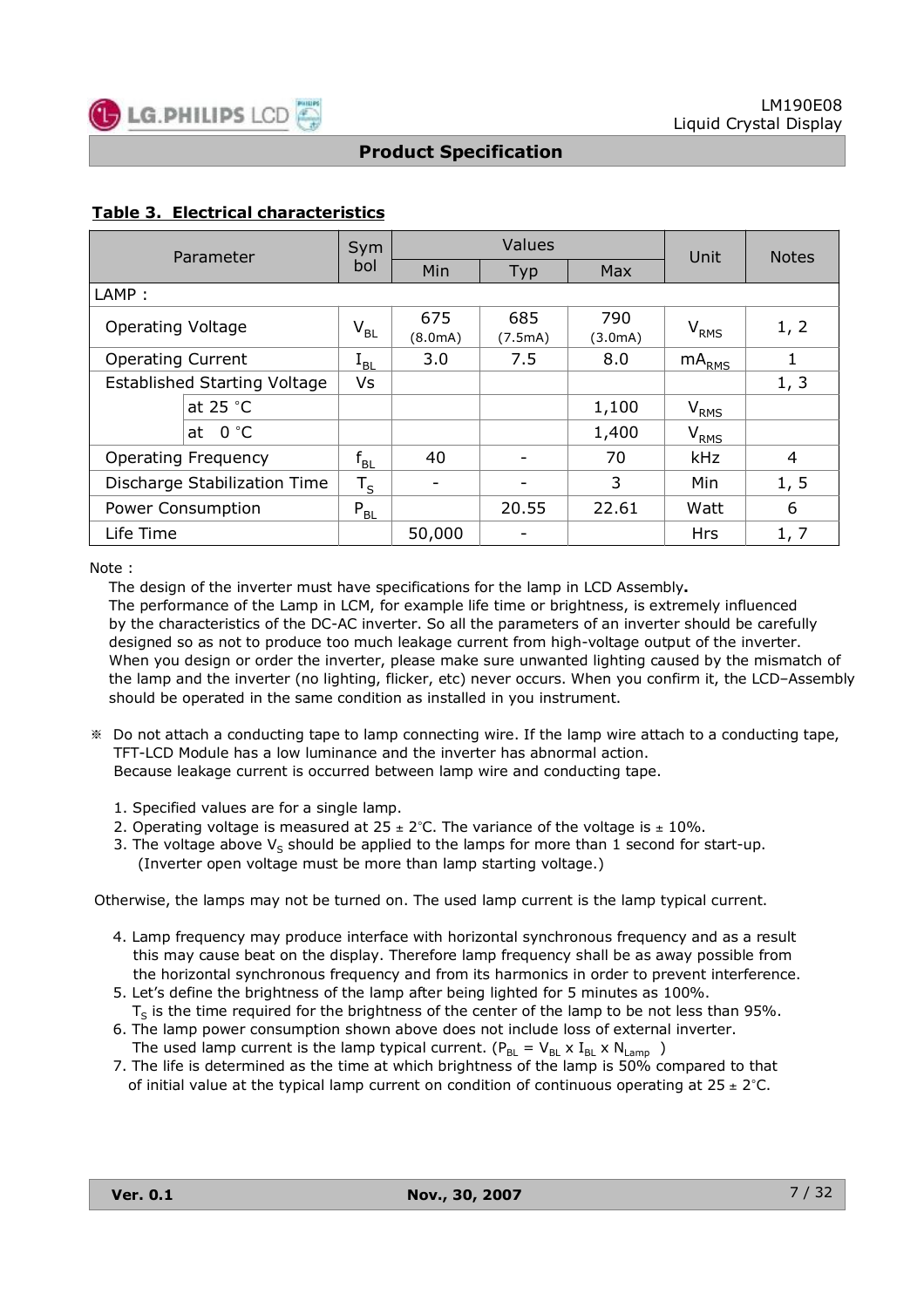

Note :

- 8. The output of the inverter must have symmetrical(negative and positive) voltage waveform and symmetrical current waveform (Unsymmetrical ratio is less than 10%). Please do not use the inverter which has unsymmetrical voltage and unsymmetrical current and spike wave. Requirements for a system inverter design, which is intended to have a better display performance, a better power efficiency and a more reliable lamp, are following.It shall help increase the lamp lifetime and reduce leakage current.
	- a. The asymmetry rate of the inverter waveform should be less than 10%.
	- b. The distortion rate of the waveform should be within  $\sqrt{2} \pm 10\%$ .
	- \* Inverter output waveform had better be more similar to ideal sine wave.



- 9. The inverter which is combined with this LCM, is highly recommended to connect coupling(ballast) condenser at the high voltage output side. When you use the inverter which has not coupling(ballast) condenser, it may cause abnormal lamp lighting because of biased mercury as time goes.
- 10.In case of edgy type back light with over 4 parallel lamps, input current and voltage wave form should be synchronized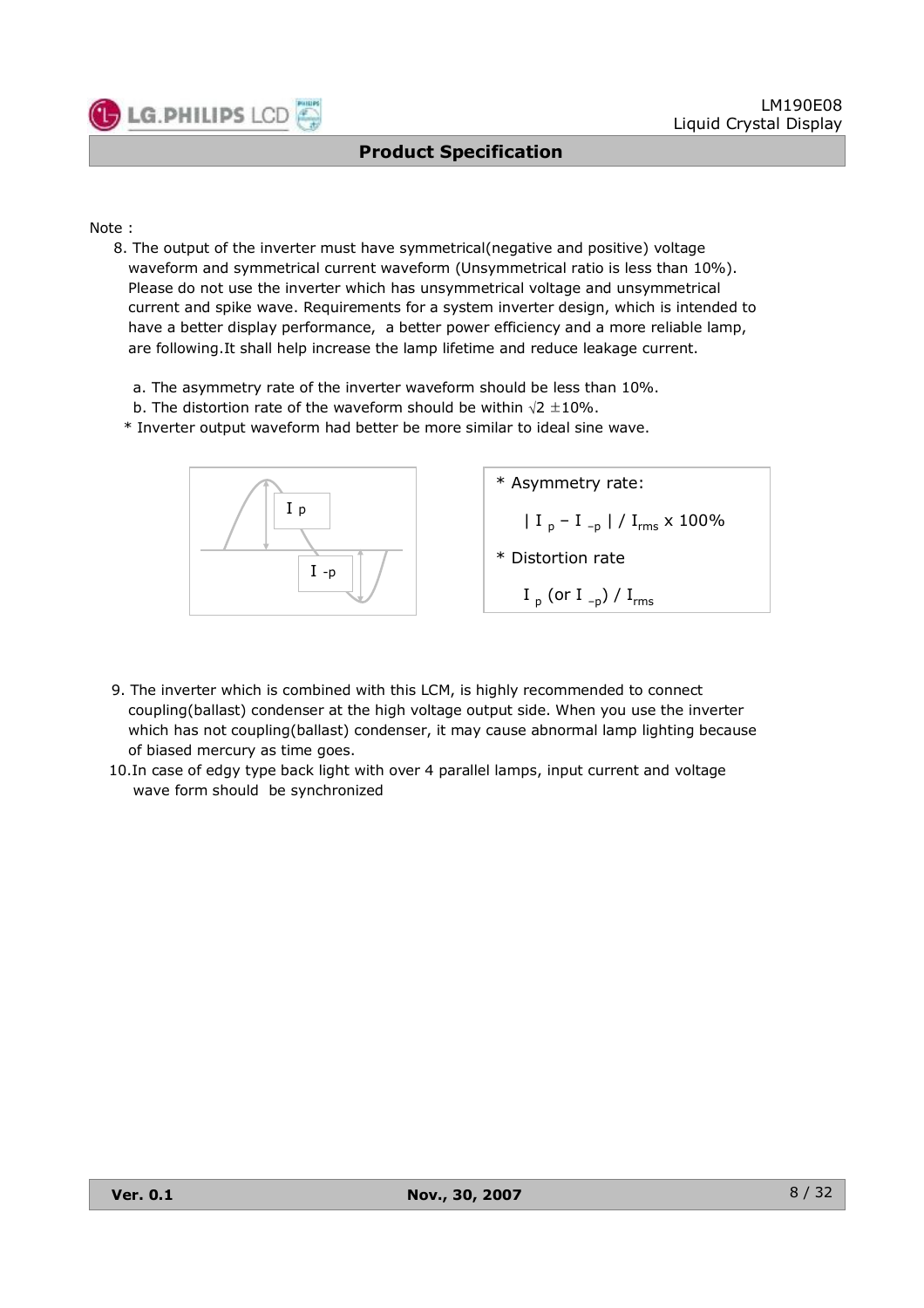

## **3-2. Interface connections**

LCD connector(CN1) : IS100-L30O-C23 (UJU) , 187034-30091 (P-TWO) Mating connector : FI-X30H and FI-X30HL (JAE) or Equivalent

| Pin No                  | Symbol       | Description                                |
|-------------------------|--------------|--------------------------------------------|
| $\mathbf{1}$            | RXO0-        | Minus signal of 1st channel 0 (LVDS)       |
| $\overline{2}$          | $RXOO+$      | Plus signal of 1st channel 0 (LVDS)        |
| 3                       | RXO1-        | Minus signal of 1st channel 1 (LVDS)       |
| $\overline{\mathbf{4}}$ | $RXO1+$      | Plus signal of 1st channel 1 (LVDS)        |
| 5                       | <b>RXO2-</b> | Minus signal of 1st channel 2 (LVDS)       |
| 6                       | $RXO2+$      | Plus signal of 1st channel 2 (LVDS)        |
| $\overline{7}$          | <b>GND</b>   | Ground (AGP)                               |
| 8                       | RXOC-        | Minus signal of 1st clock channel (LVDS)   |
| 9                       | RXOC+        | Plus signal of 1st clock channel (LVDS)    |
| 10                      | RXO3-        | Minus signal of 1st channel 3 (LVDS)       |
| 11                      | $RXO3+$      | Plus signal of 1st channel 3 (LVDS)        |
| 12                      | RXE0-        | Minus signal of 2nd channel 0 (LVDS)       |
| 13                      | RXE0+        | Plus signal of 2nd channel 0 (LVDS)        |
| 14                      | <b>GND</b>   | Ground                                     |
| 15                      | RXE1-        | Minus signal of 2nd channel 1 (LVDS)       |
| 16                      | $RXE1+$      | Plus signal of 2nd channel 1 (LVDS)        |
| 17                      | <b>GND</b>   | Ground                                     |
| 18                      | RXE2-        | Minus signal of 2nd channel 2 (LVDS)       |
| 19                      | $RXE2+$      | Plus signal of 2nd channel 2 (LVDS)        |
| 20                      | RXEC-        | Minus signal of 2nd clock channel (LVDS)   |
| 21                      | RXEC+        | Plus signal of 2nd clock channel (LVDS)    |
| 22                      | RXE3-        | Minus signal of 2nd channel 3 (LVDS)       |
| 23                      | $RXE3+$      | Plus signal of 2nd channel 3 (LVDS)        |
| 24                      | <b>GND</b>   | Ground                                     |
| 25                      | <b>NC</b>    | No Connection (For LCD internal use only.) |
| 26                      | <b>NC</b>    | No Connection (For LCD internal use only.) |
| 27                      | PWM_OUT      | Reference signal for inverter control      |
| 28                      | <b>VLCD</b>  | Power Supply (5.0V)                        |
| 29                      | <b>VLCD</b>  | Power Supply (5.0V)                        |
| 30                      | <b>VLCD</b>  | Power Supply (5.0V)                        |

**Table 4. Module connector(CN1) pin configuration**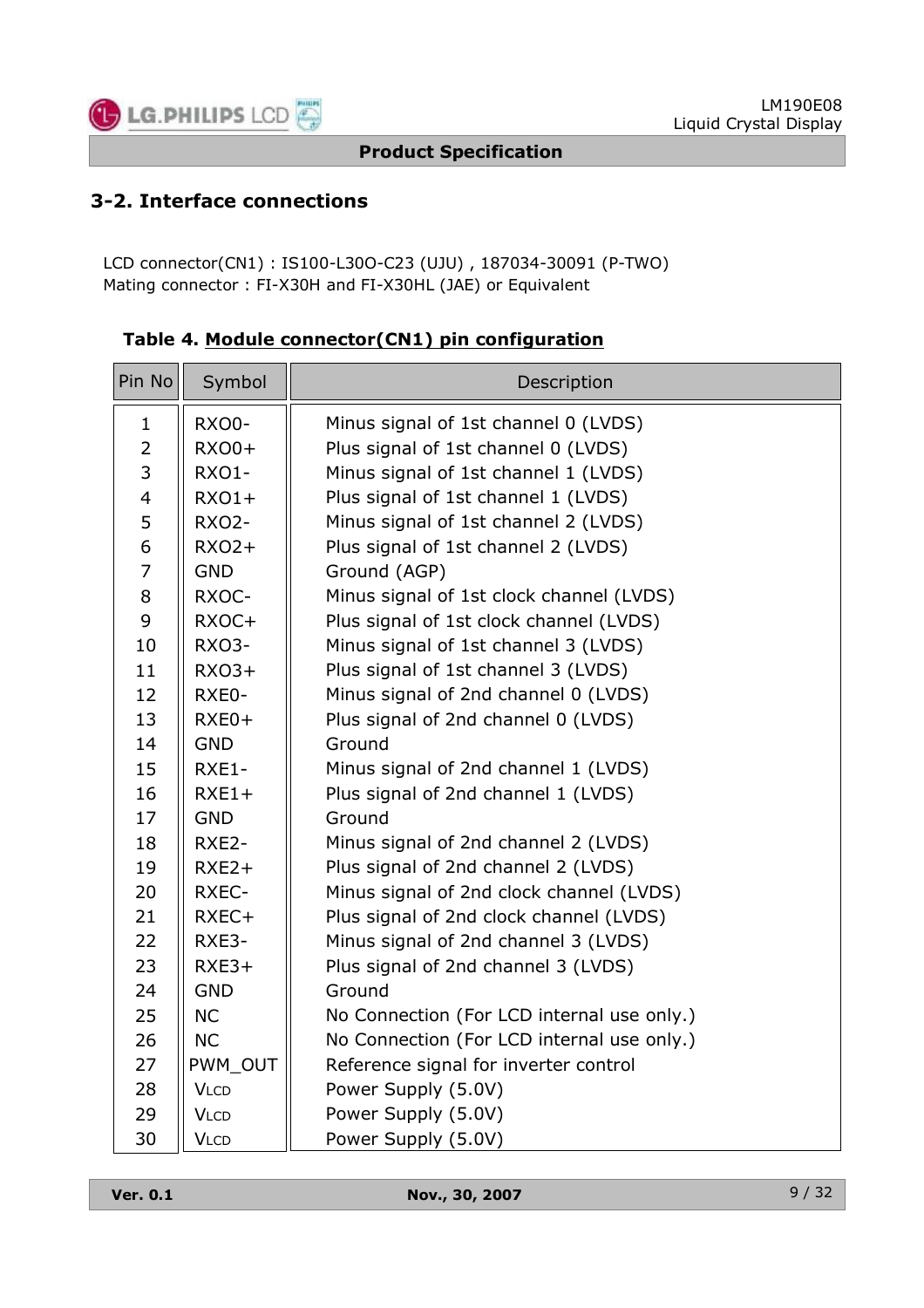

## **FIG. 4 Connector diagram**



Note:

- 1. NC: No Connection.
- 2. All GND(ground) pins should be connected together and to Vss which should also be connected to the LCD's metal frame.
- 3. All  $V_{LCD}$  (power input) pins should be connected together.
- 4. Input Level of LVDS signal is based on the IEA 664 Standard.
- 5. PWM\_OUT is a reference signal for inverter control. This PWM signal is synchronized with vertical frequency. Its frequency is 3 times of vertical frequency, and its duty ratio is 50%. If the system don't use this pin, do not connect.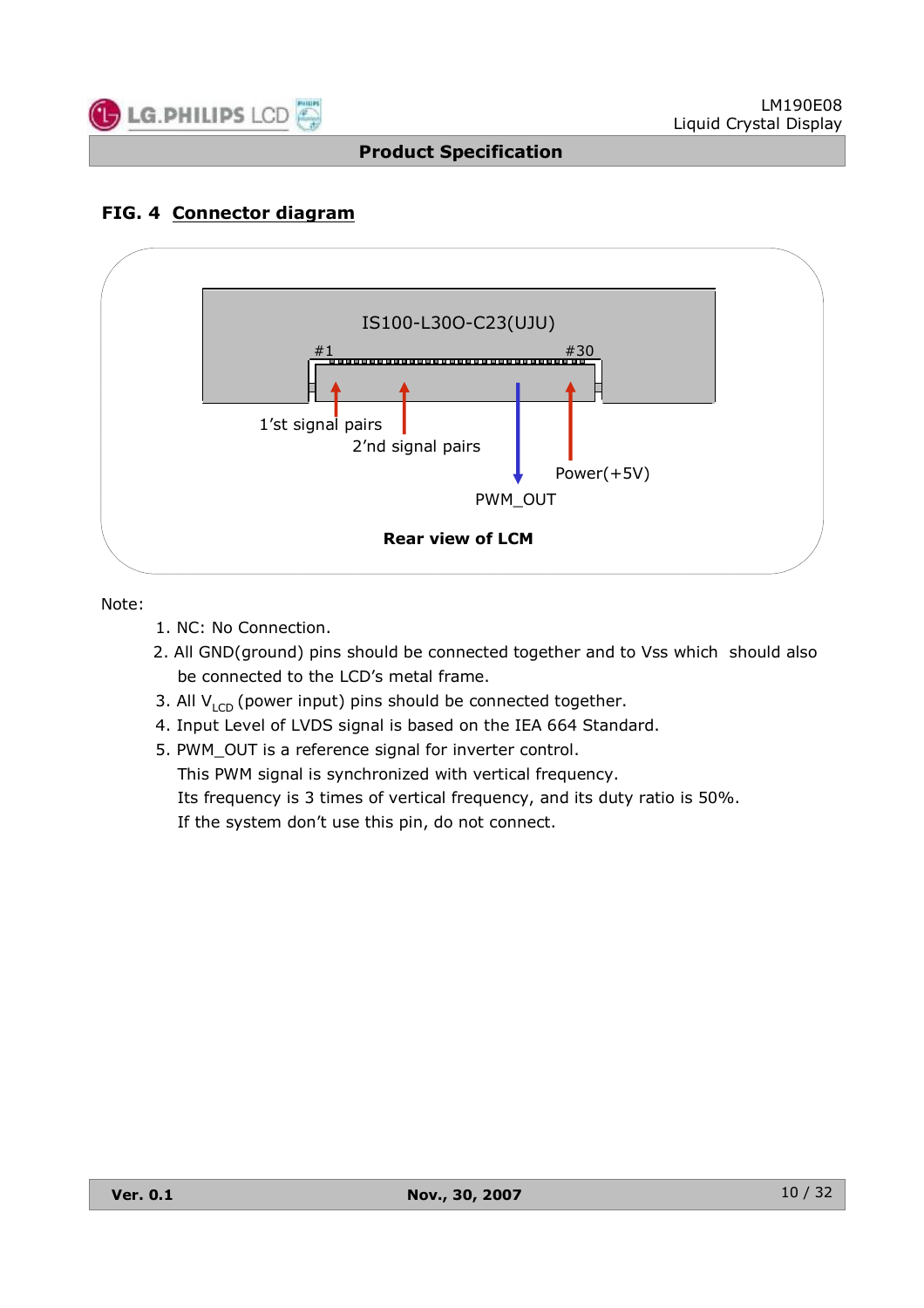

The backlight interface connector is a model 35001HS-02LD manufactured by YEONHO. The mating connector part number are 35001WR-02L(2pin) or equivalent. The pin configuration for the connector is shown in the table below.

#### **Table 5. Backlight connector pin configuration(CN2,CN3,CN4,CN5)**

| Pin | Symbol | Description           | <b>Notes</b> |
|-----|--------|-----------------------|--------------|
|     | HV     | High Voltage for Lamp |              |
|     |        | Low Voltage for Lamp  |              |

Notes: 1. The high voltage power terminal is colored gray, sky blue. 2. The low voltage pin color is black, blue.

#### **FIG. 5 Backlight connector diagram**

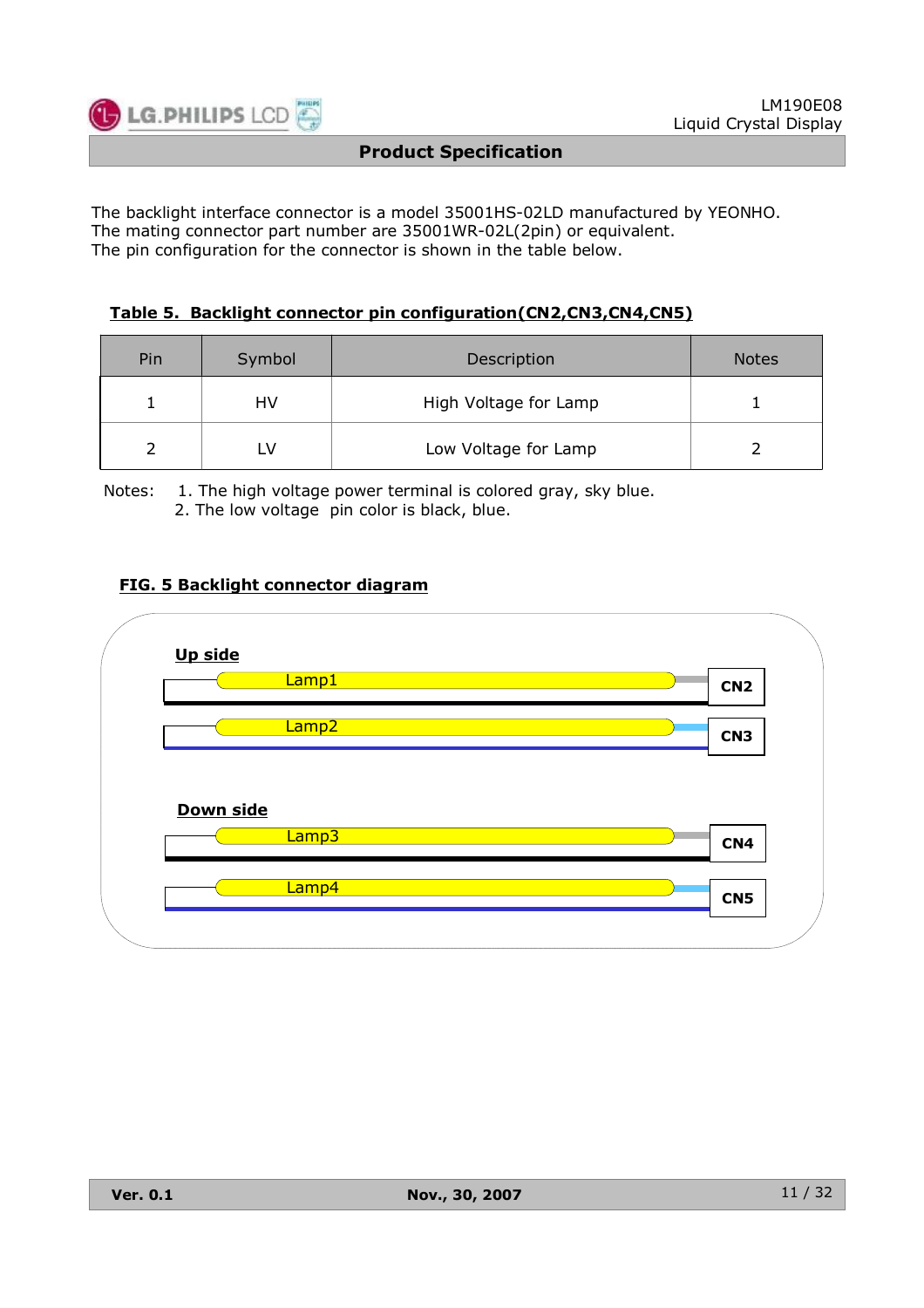

## **3-3. LVDS characteristics**

3-3-1. DC Specification



| Description               | Symbol                     | Min | Max | Unit | <b>Notes</b> |
|---------------------------|----------------------------|-----|-----|------|--------------|
| LVDS Differential Voltage | $ V_{ID} $                 | 200 | 600 | mV   |              |
| LVDS Common mode Voltage  | $\mathsf{V}_{\mathsf{CM}}$ | 0.6 | 1.8 |      |              |
| LVDS Input Voltage Range  | $\mathsf{V}_{\mathsf{IN}}$ | 0.3 | 2.1 |      |              |

## 3-3-2. AC Specification



| Description                                               | Symbol                              | Min    | Max    | Unit                    | <b>Notes</b>             |
|-----------------------------------------------------------|-------------------------------------|--------|--------|-------------------------|--------------------------|
|                                                           | $\bm{{\mathsf{t}}}_{\mathsf{SKEW}}$ | $-400$ | $+400$ | ps                      | $85MHz > Fclk \ge 65MHz$ |
| LVDS Clock to Data Skew Margin                            | $\bm{{\mathsf{t}}}_{\mathsf{SKEW}}$ | $-600$ | $+600$ | ps                      | $65MHz > Fclk \ge 25MHz$ |
| LVDS Clock to Clock Skew Margin<br>(Even to Odd)          | $\mathrm{t}_{\text{SKEW\_EO}}$      | $-1/7$ | $+1/7$ | ${\mathsf T}_{\sf clk}$ |                          |
| Maximum deviation<br>of input clock frequency during SSC  | $F_{DEV}$                           |        | ± 3    | $\%$                    |                          |
| Maximum modulation frequency<br>of input clock during SSC | $F_{MOD}$                           |        | 200    | <b>KHz</b>              |                          |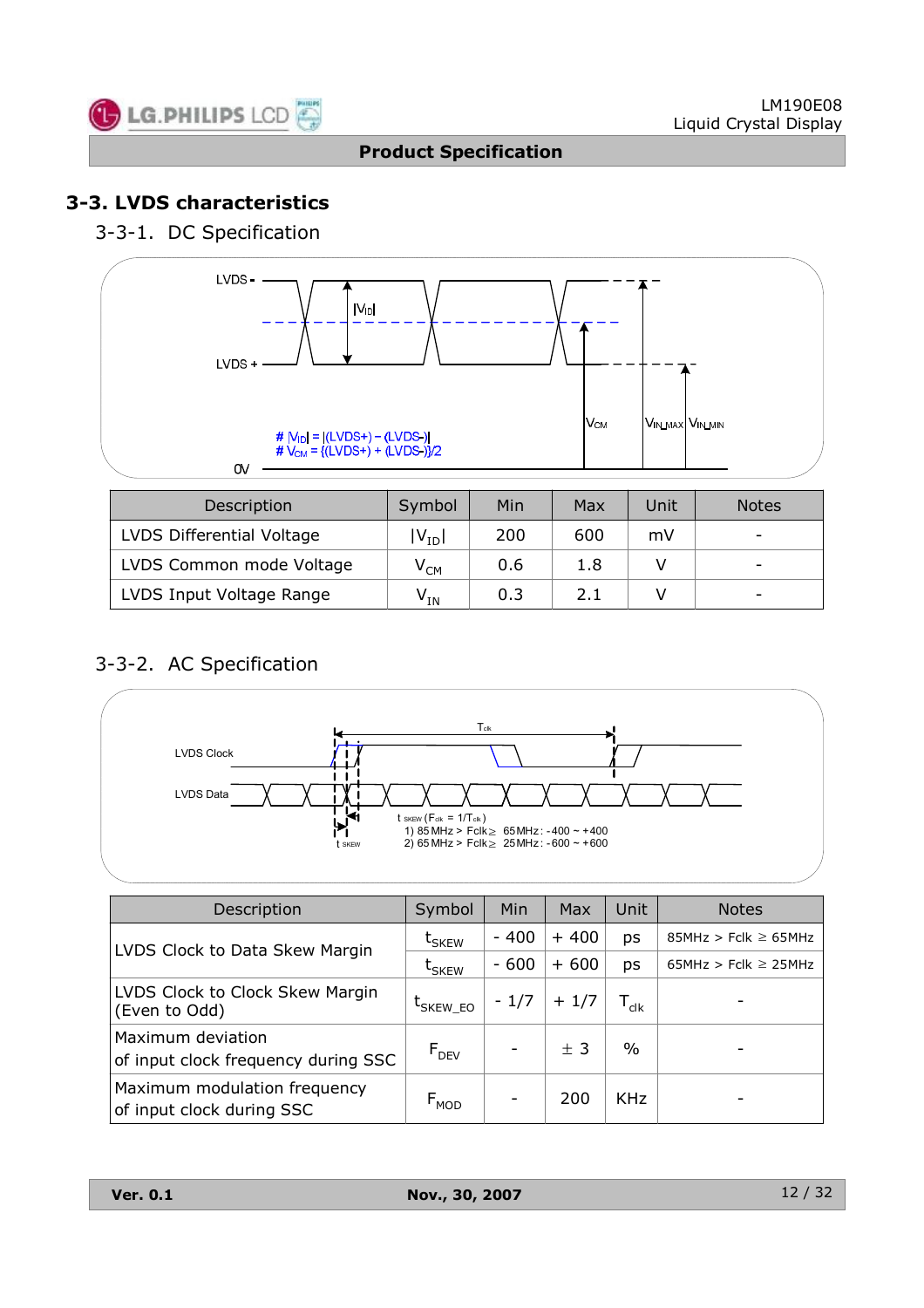



## 3-3-3. LVDS Data format



**Ver. 0.1 Nov., 30, 2007**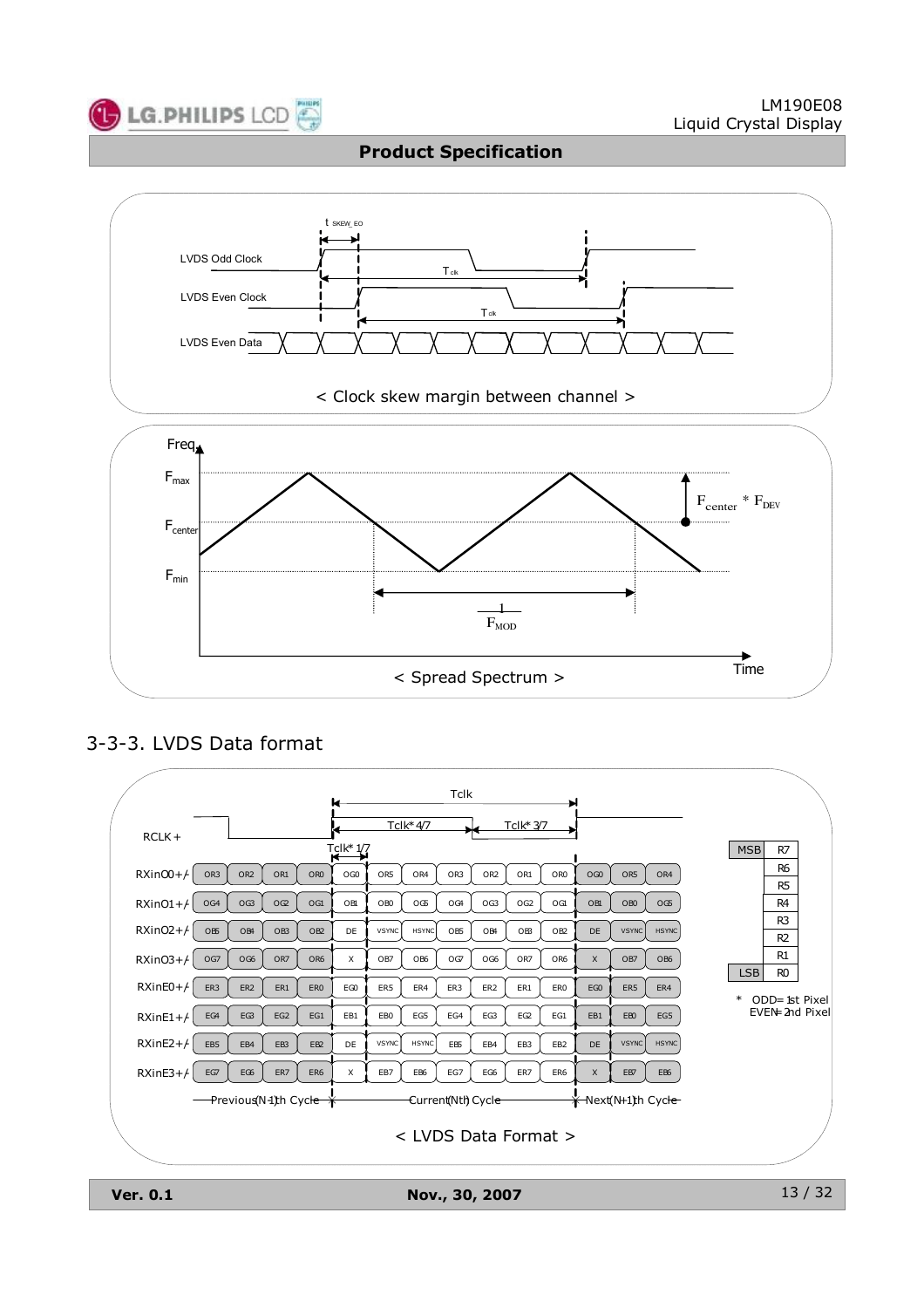#### **Table 6. Required signal assignment for Flat Link(NS:DS90CF383) transmitter**

|                | Pin # Pin Name  | <b>Require Signal</b>      | Pin# | <b>Pin Name</b> | <b>Require Signal</b>                    |
|----------------|-----------------|----------------------------|------|-----------------|------------------------------------------|
| $\mathbf{1}$   | <b>VCC</b>      | Power Supply for TTL Input | 29   | <b>GND</b>      | Ground pin for TTL                       |
| $\overline{2}$ | D <sub>5</sub>  | TTL Input (R7)             | 30   | D <sub>26</sub> | TTL Input (DE)                           |
| 3              | D <sub>6</sub>  | TTL Input (R5)             | 31   | $T_{X}$ CLKIN   | TTL Level clock Input                    |
| 4              | D7              | TTL Input (G0)             | 32   | PWR DWN         | Power Down Input                         |
| 5              | GND             | Ground pin for TTL         | 33   | PLL GND         | Ground pin for PLL                       |
| 6              | D <sub>8</sub>  | TTL Input (G1)             | 34   | PLL VCC         | Power Supply for PLL                     |
| 7              | D <sub>9</sub>  | TTL Input (G2)             | 35   | PLL GND         | Ground pin for PLL                       |
| 8              | D10             | TTL Input (G6)             | 36   | LVDS GND        | Ground pin for LVDS                      |
| 9              | <b>VCC</b>      | Power Supply for TTL Input | 37   | TxOUT3+         | Positive LVDS differential data output 3 |
| 10             | D11             | TTL Input (G7)             | 38   | $TxOUT3 -$      | Negative LVDS differential data output 3 |
| 11             | D12             | TTL Input (G3)             | 39   | $T_X$ CLKOUT +  | Positive LVDS differential clock output  |
| 12             | D13             | TTL Input (G4)             | 40   | $T_X$ CLKOUT -  | Negative LVDS differential clock output  |
| 13             | GND             | Ground pin for TTL         | 41   | $T_X$ OUT2 +    | Positive LVDS differential data output 2 |
| 14             | D14             | TTL Input (G5)             | 42   | $T_x$ OUT2 -    | Negative LVDS differential data output 2 |
| 15             | D15             | TTL Input (B0)             | 43   | LVDS GND        | Ground pin for LVDS                      |
| 16             | D16             | TTL Input (B6)             | 44   | LVDS VCC        | Power Supply for LVDS                    |
| 17             | <b>VCC</b>      | Power Supply for TTL Input | 45   | $T_x$ OUT1+     | Positive LVDS differential data output 1 |
| 18             | D17             | TTL Input (B7)             | 46   | $T_x$ OUT1 -    | Negative LVDS differential data output 1 |
| 19             | D18             | TTL Input (B1)             | 47   | $T_x$ OUT0+     | Positive LVDS differential data output 0 |
| 20             | D19             | TTL Input (B2)             | 48   | $T_x$ OUT0 -    | Negative LVDS differential data output 0 |
| 21             | GND             | Ground pin for TTL Input   | 49   | LVDS GND        | Ground pin for LVDS                      |
| 22             | D <sub>20</sub> | TTL Input (B3)             | 50   | D <sub>27</sub> | TTL Input (R6)                           |
| 23             | D21             | TTL Input (B4)             | 51   | D <sub>0</sub>  | TTL Input (R0)                           |
| 24             | D <sub>22</sub> | TTL Input (B5)             | 52   | D <sub>1</sub>  | TTL Input (R1)                           |
| 25             | D23             | TTL Input (RSVD)           | 53   | GND             | Ground pin for TTL                       |
| 26             | <b>VCC</b>      | Power Supply for TTL Input | 54   | D <sub>2</sub>  | TTL Input (R2)                           |
| 27             | D24             | TTL Input (HSYNC)          | 55   | D <sub>3</sub>  | TTL Input (R3)                           |
| 28             | D <sub>25</sub> | TTL Input (VSYNC)          | 56   | D4              | TTL Input (R4)                           |

Notes : Refer to LVDS Transmitter Data Sheet for detail descriptions.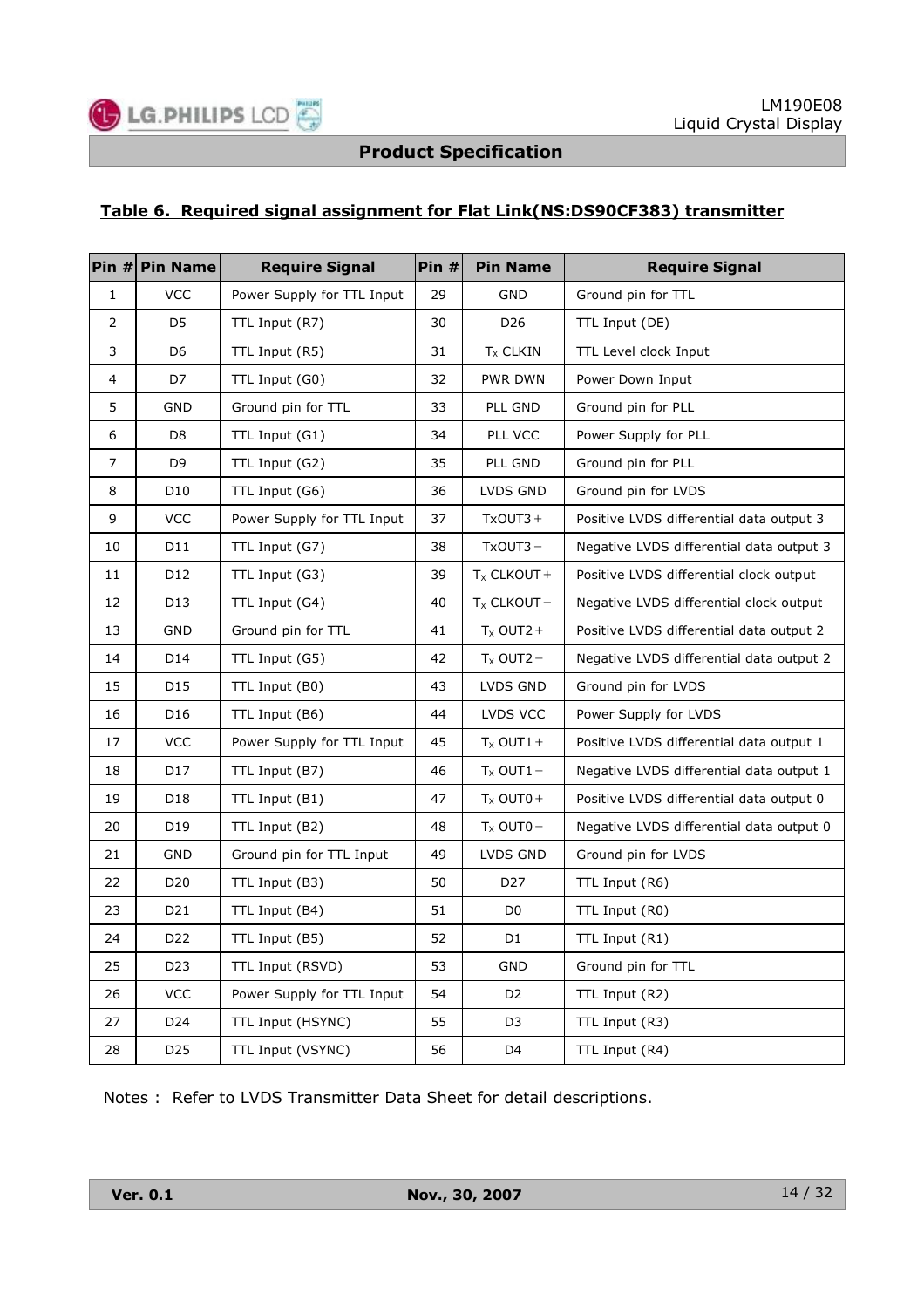![](_page_14_Picture_0.jpeg)

## **3-4. Signal timing specifications**

This is the signal timing required at the input of the User connector. All of the interface signal timing should be satisfied with the following specifications for it's proper operation.

## **Table 7. Timing table**

|               | Parameter               | Symbol    | Min. | Typ.                         | Max.                         | Unit                       | <b>Notes</b>         |  |
|---------------|-------------------------|-----------|------|------------------------------|------------------------------|----------------------------|----------------------|--|
|               | Period                  | $t_{CLK}$ | 14.4 | 18.5                         | 23.2                         | ns                         | Pixel frequency      |  |
| $D_{CLK}$     | Frequency               | $f_{CLK}$ | 43.2 | 54.0                         | 69.3                         | <b>MHz</b>                 | : $Typ.108MHz$       |  |
|               | <b>Horizontal Valid</b> | $t_{HV}$  | 640  | 640                          | 640                          | $t_{CLK}$                  |                      |  |
| Horizontal    | H Period Total          | $t_{HP}$  | 672  | 844                          | 1022                         |                            |                      |  |
|               | Hsync Frequency         | $f_H$     | 51.2 | 64.0                         | 82.1                         | <b>kHz</b>                 |                      |  |
|               | <b>Vertical Valid</b>   | $t_{VV}$  | 1024 | 1024                         | 1024                         |                            |                      |  |
| Vertical      | V Period Total          | $t_{VP}$  | 1032 | 1066                         | 1536                         | $\mathsf{t}_{\mathsf{HP}}$ |                      |  |
|               | Vsync Frequency         | $f_V$     | 48   | 60                           | 77                           | Hz                         |                      |  |
| <b>DE</b>     | DE Setup Time           | $t_{SI}$  | 4    | $\qquad \qquad \blacksquare$ | -                            |                            |                      |  |
| (Data Enable) | DE Hold Time            | $t_{HI}$  | 4    | $\qquad \qquad \blacksquare$ | $\qquad \qquad -$            | ns                         | For D <sub>CLK</sub> |  |
| Data          | Data Setup Time         | $t_{SD}$  | 4    | $\qquad \qquad \blacksquare$ | $\qquad \qquad -$            | ns                         |                      |  |
|               | Data Hold Time          | $t_{HD}$  | 4    | -                            | $\qquad \qquad \blacksquare$ |                            | For $D_{CLK}$        |  |

#### Note:

- 1. LM190E08-TLG1 is DE Only mode operation. The input of Hsync & Vsync signal does not have an effect on LCD normal operation.
- 2. The performance of the electro-optical characteristics may be influenced by variance of the vertical refresh rates.
- 3. Horizontal period should be even.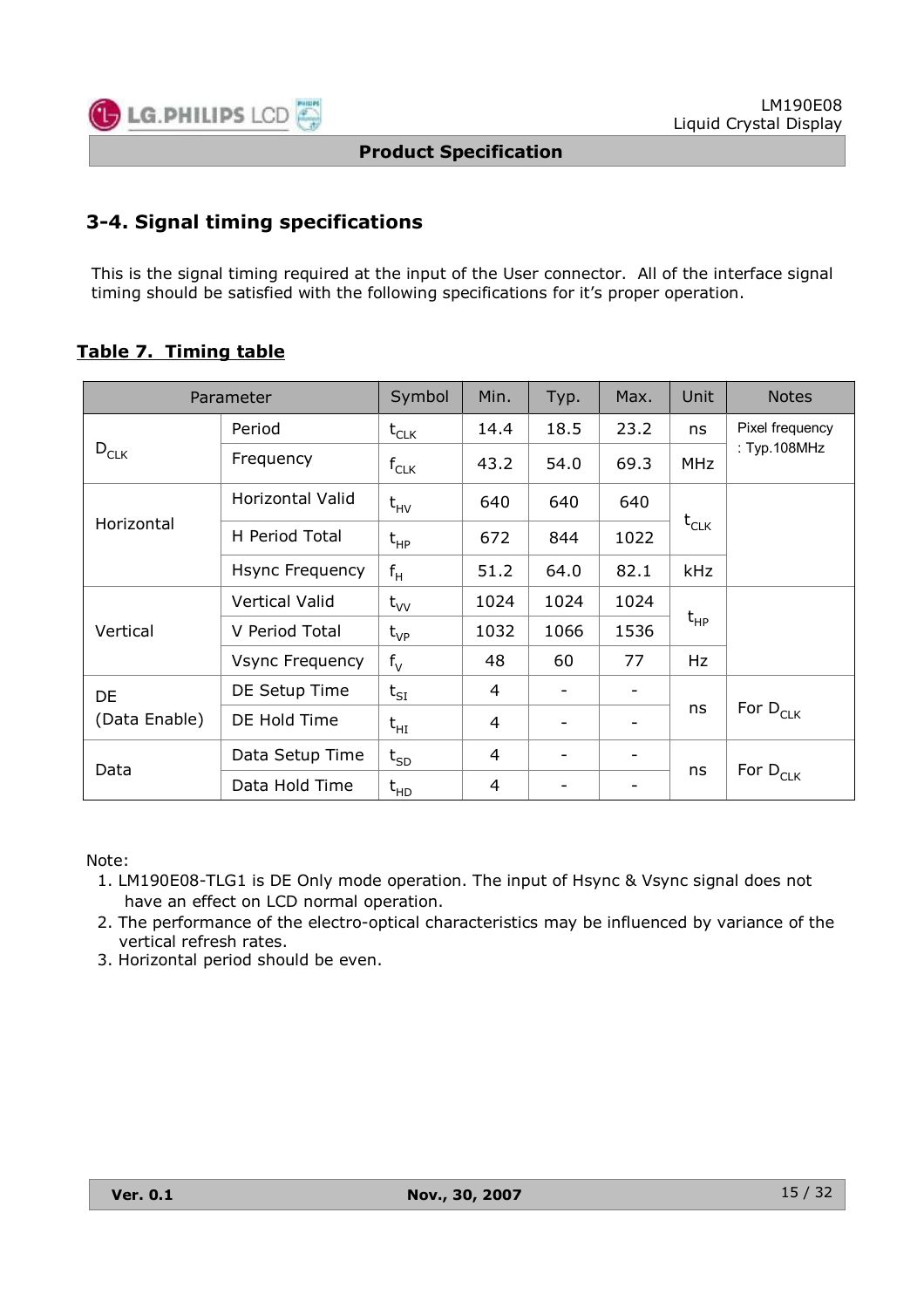![](_page_15_Picture_0.jpeg)

## **3-5. Signal timing waveforms**

![](_page_15_Figure_4.jpeg)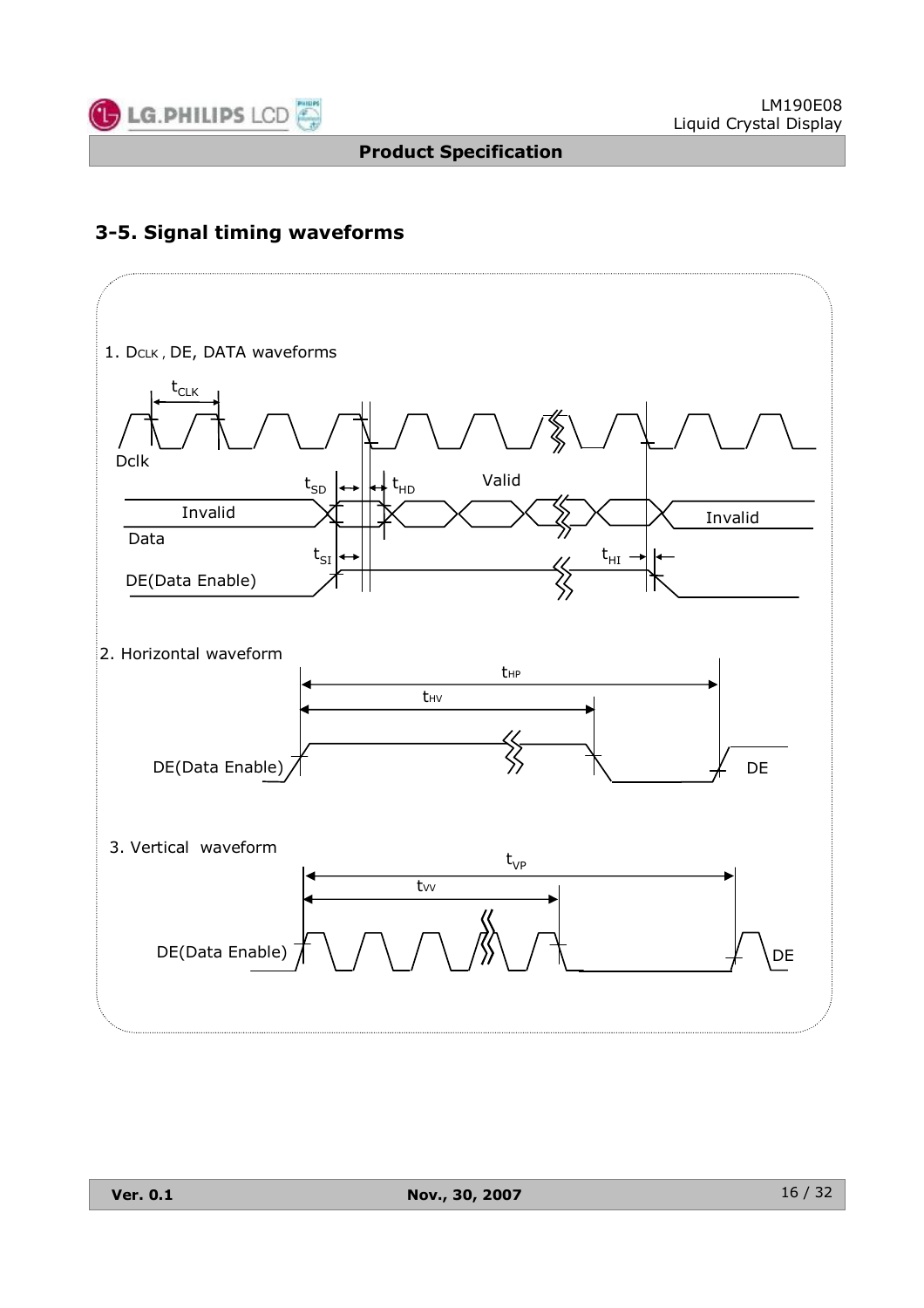![](_page_16_Picture_0.jpeg)

## **3-6. Color input data reference**

The brightness of each primary color (red,green and blue) is based on the 8bit gray scale data input for the color ; the higher the binary input, the brighter the color. The table below provides a reference for color versus data input.

#### **Table 8. Color data reference**

|                       |                                                                                                                              |                                                 |                                                                        |                                                                         |                                                                                                                        |                                                |                                                                     |                                                                                                                                   |                                                                                 |                                                                    |                                                                                               |                                                                                                          |                                                                                 |                                                                                                                       | <b>Input Color Data</b>                                                                          |                                                                   |                                                          |                                                                                                       |                                                                                                                   |                                                 |                                                                                            |                                                                                    |                                              |                                                                    |                                                                                                      |
|-----------------------|------------------------------------------------------------------------------------------------------------------------------|-------------------------------------------------|------------------------------------------------------------------------|-------------------------------------------------------------------------|------------------------------------------------------------------------------------------------------------------------|------------------------------------------------|---------------------------------------------------------------------|-----------------------------------------------------------------------------------------------------------------------------------|---------------------------------------------------------------------------------|--------------------------------------------------------------------|-----------------------------------------------------------------------------------------------|----------------------------------------------------------------------------------------------------------|---------------------------------------------------------------------------------|-----------------------------------------------------------------------------------------------------------------------|--------------------------------------------------------------------------------------------------|-------------------------------------------------------------------|----------------------------------------------------------|-------------------------------------------------------------------------------------------------------|-------------------------------------------------------------------------------------------------------------------|-------------------------------------------------|--------------------------------------------------------------------------------------------|------------------------------------------------------------------------------------|----------------------------------------------|--------------------------------------------------------------------|------------------------------------------------------------------------------------------------------|
| Color                 |                                                                                                                              |                                                 | Red                                                                    |                                                                         |                                                                                                                        |                                                |                                                                     |                                                                                                                                   |                                                                                 | Green                                                              |                                                                                               |                                                                                                          |                                                                                 |                                                                                                                       |                                                                                                  |                                                                   |                                                          |                                                                                                       | <b>Blue</b>                                                                                                       |                                                 |                                                                                            |                                                                                    |                                              |                                                                    |                                                                                                      |
|                       |                                                                                                                              |                                                 | <b>MSB</b>                                                             |                                                                         |                                                                                                                        |                                                |                                                                     | <b>LSB</b>                                                                                                                        |                                                                                 |                                                                    | <b>MSB</b>                                                                                    |                                                                                                          |                                                                                 |                                                                                                                       |                                                                                                  | <b>LSB</b>                                                        |                                                          |                                                                                                       | <b>MSB</b>                                                                                                        |                                                 |                                                                                            |                                                                                    |                                              | <b>LSB</b>                                                         |                                                                                                      |
|                       |                                                                                                                              | R7                                              | R6R5                                                                   |                                                                         |                                                                                                                        |                                                | R4R3R2                                                              |                                                                                                                                   | R1R0                                                                            |                                                                    |                                                                                               |                                                                                                          |                                                                                 |                                                                                                                       | G7G6G5G4G3G2G1G0                                                                                 |                                                                   |                                                          |                                                                                                       |                                                                                                                   | <b>B7B6B5</b>                                   |                                                                                            | B4B3B2                                                                             |                                              | B1 B0                                                              |                                                                                                      |
| <b>Basic</b><br>Color | <b>Black</b><br>Red (255)<br>Green (255)<br><b>Blue (255)</b><br>Cyan<br>Magenta<br>Yellow<br>White                          | 0<br>1<br>0<br>0<br>0<br>1<br>1<br>$\mathbf{1}$ | $\mathbf 0$<br>1<br>0<br>0<br>0<br>1<br>1<br>$\mathbf 1$               | $\mathbf 0$<br>$\mathbf{1}$<br>0<br>0<br>0<br>1<br>1<br>$\mathbf 1$     | 0<br>$\mathbf 1$<br>0<br>0<br>0<br>1<br>1<br>$\mathbf 1$                                                               | 0<br>1<br>0<br>0<br>0<br>1<br>1<br>$\mathbf 1$ | 0<br>1<br>0<br>0<br>0<br>1<br>1<br>$\mathbf{1}$                     | $\mathbf 0$<br>$\mathbf 1$<br>$\mathbf 0$<br>$\overline{0}$<br>$\mathbf 0$<br>1<br>1<br>$\mathbf{1}$                              | $\mathbf 0$<br>1<br>$\mathbf 0$<br>$\mathbf 0$<br>0<br>1<br>1<br>$\mathbf 1$    | 0<br>$\mathbf 0$<br>$\mathbf 1$<br>0<br>1<br>0<br>1<br>$\mathbf 1$ | 0<br>0<br>$\mathbf 1$<br>0<br>1<br>0<br>1<br>$\mathbf{1}$                                     | 0<br>0<br>1<br>0<br>1<br>0<br>1<br>$\mathbf{1}$                                                          | 0<br>$\mathbf 0$<br>$\mathbf 1$<br>$\overline{0}$<br>1<br>0<br>1<br>$\mathbf 1$ | $\mathbf 0$<br>$\boldsymbol{0}$<br>$\mathbf 1$<br>$\mathbf 0$<br>$\mathbf 1$<br>0<br>1<br>$\mathbf 1$                 | 0<br>0<br>$\mathbf 1$<br>0<br>1<br>0<br>1<br>$\mathbf{1}$                                        | $\mathbf 0$<br>$\mathbf 0$<br>1<br>0<br>1<br>0<br>1<br>1          | $\mathbf 0$<br>0<br>1<br>0<br>1<br>0<br>1<br>1           | 0<br>0<br>0<br>$\mathbf{1}$<br>$\mathbf 1$<br>$\mathbf{1}$<br>0<br>$\mathbf 1$                        | $\mathbf 0$<br>$\mathbf 0$<br>$\boldsymbol{0}$<br>$\mathbf 1$<br>$\mathbf 1$<br>$\mathbf{1}$<br>0<br>$\mathbf{1}$ | 0<br>0<br>0<br>1<br>$\mathbf{1}$<br>1<br>0<br>1 | 0<br>0<br>0<br>1<br>1<br>1<br>0<br>$\mathbf 1$                                             | 0<br>0<br>0<br>1<br>1<br>1<br>0<br>1                                               | 0<br>0<br>0<br>1<br>1<br>1<br>0<br>1         | 0<br>0<br>0<br>$\mathbf 1$<br>$\mathbf 1$<br>1<br>0<br>$\mathbf 1$ | $\mathbf 0$<br>$\mathbf 0$<br>0<br>$\mathbf{1}$<br>$\mathbf{1}$<br>$\mathbf{1}$<br>0<br>$\mathbf{1}$ |
| Red                   | Red(000)<br>Dark<br>Red(001)<br>Red(002)<br>Red(253)<br>Red(254)<br>Red(255) Bright                                          | 0<br>0<br>0<br>1<br>1<br>1                      | $\mathbf 0$<br>$\overline{0}$<br>0<br>$\mathbf{1}$<br>$\mathbf 1$<br>1 | $\mathbf 0$<br>$\mathbf 0$<br>0<br>۰<br>$\mathbf 1$<br>1<br>$\mathbf 1$ | 0<br>$\mathbf 0$<br>$\overline{0}$<br>$\qquad \qquad -$<br>$\overline{\phantom{0}}$<br>$\mathbf 1$<br>1<br>$\mathbf 1$ | 0<br>0<br>0<br>1<br>1<br>1                     | $\overline{0}$<br>0<br>0<br>$\overline{\phantom{0}}$<br>1<br>1<br>1 | $\overline{0}$<br>$\mathbf 0$<br>$\mathbf{1}$<br>$\overline{a}$<br>$\overline{a}$<br>$\overline{0}$<br>$\mathbf 1$<br>$\mathbf 1$ | $\overline{0}$<br>$\mathbf{1}$<br>$\overline{0}$<br>۰<br>$\mathbf{1}$<br>0<br>1 | 0<br>$\mathbf 0$<br>0<br>$\mathbf 0$<br>0<br>$\mathbf 0$           | $\mathbf 0$<br>0<br>0<br>$\overline{\phantom{a}}$<br>$\overline{0}$<br>0<br>$\mathbf 0$       | 0<br>0<br>0<br>$\blacksquare$<br>0<br>0<br>$\mathbf 0$                                                   | 0<br>$\overline{0}$<br>$\overline{0}$<br>$\overline{0}$<br>$\overline{0}$<br>0  | $\mathbf 0$<br>$\mathbf 0$<br>$\overline{0}$<br>$\overline{\phantom{0}}$<br>$\mathbf 0$<br>$\mathbf 0$<br>$\mathbf 0$ | 0<br>0<br>0<br>$\overline{\phantom{a}}$<br>$\overline{0}$<br>0<br>$\mathbf 0$                    | 0<br>$\mathbf 0$<br>$\overline{0}$<br>$\mathbf 0$<br>0<br>0       | $\mathbf 0$<br>0<br>0<br>$\mathbf 0$<br>0<br>$\mathbf 0$ | $\mathbf 0$<br>$\mathbf 0$<br>$\overline{0}$<br>L,<br>$\overline{0}$<br>$\mathbf 0$<br>$\overline{0}$ | $\overline{0}$<br>$\overline{0}$<br>$\overline{0}$<br>$\overline{0}$<br>$\mathbf 0$<br>$\mathbf 0$                | 0<br>0<br>0<br>0<br>0<br>0                      | $\overline{0}$<br>0<br>0<br>$\overline{\phantom{a}}$<br>$\overline{0}$<br>0<br>$\mathbf 0$ | 0<br>0<br>0<br>$\overline{\phantom{0}}$<br>0<br>0<br>$\mathbf 0$                   | 0<br>0<br>0<br>0<br>$\overline{0}$<br>0      | 0<br>0<br>0<br>0<br>0<br>0                                         | $\mathbf 0$<br>$\mathbf 0$<br>$\overline{0}$<br>$\pmb{0}$<br>$\mathbf 0$<br>$\boldsymbol{0}$         |
| Green                 | Green(000) Dark<br>Green(001)<br>Green(002)<br>Green(253)<br>Green(254)<br>Green(255)Bright                                  | 0<br>0<br>0<br>0<br>0<br>0                      | $\mathbf 0$<br>$\overline{0}$<br>0<br>0<br>0<br>0                      | $\overline{0}$<br>0<br>0<br>-<br>0<br>0<br>0                            | 0<br>0<br>0<br>$\overline{\phantom{a}}$<br>$\overline{a}$<br>0<br>0<br>0                                               | $\mathbf 0$<br>0<br>0<br>0<br>0<br>0           | $\overline{0}$<br>0<br>0<br>-<br>0<br>0<br>0                        | $\overline{0}$<br>$\overline{0}$<br>0<br>$\overline{a}$<br>$\overline{a}$<br>0<br>$\overline{0}$<br>$\mathbf 0$                   | 0<br>0<br>0<br>$\overline{a}$<br>$\overline{a}$<br>0<br>0<br>$\mathbf 0$        | 0<br>0<br>0<br>1<br>1<br>1                                         | 0<br>0<br>0<br>$\overline{a}$<br>$\overline{\phantom{0}}$<br>1<br>$\mathbf{1}$<br>$\mathbf 1$ | 0<br>0<br>0<br>$\overline{\phantom{0}}$<br>$\overline{\phantom{0}}$<br>1<br>$\mathbf{1}$<br>$\mathbf{1}$ | $\mathbf 0$<br>$\overline{0}$<br>0<br>1<br>$\mathbf 1$<br>1                     | $\overline{0}$<br>0<br>0<br>-<br>$\overline{\phantom{0}}$<br>$\mathbf 1$<br>$\mathbf 1$<br>$\mathbf 1$                | 0<br>0<br>0<br>$\qquad \qquad -$<br>$\overline{\phantom{a}}$<br>$\mathbf 1$<br>1<br>$\mathbf{1}$ | 0<br>0<br>$\mathbf{1}$<br>$\overline{\phantom{0}}$<br>0<br>1<br>1 | $\mathbf 0$<br>1<br>0<br>1<br>0<br>1                     | $\overline{0}$<br>0<br>0<br>L,<br>÷<br>0<br>0<br>0                                                    | $\overline{0}$<br>$\boldsymbol{0}$<br>$\mathbf 0$<br>۰<br>0<br>$\mathbf 0$<br>$\mathbf 0$                         | 0<br>0<br>0<br>0<br>0<br>0                      | 0<br>0<br>0<br>$\qquad \qquad -$<br>$\overline{\phantom{a}}$<br>0<br>0<br>0                | 0<br>0<br>0<br>$\overline{\phantom{a}}$<br>$\overline{\phantom{0}}$<br>0<br>0<br>0 | 0<br>0<br>0<br>0<br>0<br>0                   | 0<br>0<br>0<br>0<br>0<br>0                                         | $\overline{0}$<br>$\mathbf 0$<br>0<br>$\overline{\phantom{a}}$<br>0<br>0<br>0                        |
| <b>Blue</b>           | Blue(000)<br>Dark<br>Blue(001)<br><b>Blue(002)</b><br>$- - - - - - - -$<br><b>Blue(253)</b><br>Blue(254)<br>Blue(255) Bright | 0<br>0<br>0<br>0<br>0<br>0                      | $\overline{0}$<br>0<br>0<br>0<br>0<br>0                                | 0<br>0<br>0<br>-<br>0<br>0<br>0                                         | 0<br>0<br>0<br>$\overline{a}$<br>0<br>0<br>0                                                                           | 0<br>0<br>0<br>0<br>0<br>0                     | 0<br>0<br>0<br>0<br>0<br>0                                          | $\overline{0}$<br>$\mathbf 0$<br>$\overline{0}$<br>$\qquad \qquad -$<br>$\mathbf 0$<br>$\mathbf 0$<br>$\overline{0}$              | 0<br>0<br>0<br>$\overline{a}$<br>0<br>0<br>0                                    | 0<br>0<br>0<br>0<br>0<br>0                                         | 0<br>0<br>0<br>$\qquad \qquad -$<br>0<br>0<br>0                                               | 0<br>0<br>0<br>$\qquad \qquad -$<br>0<br>0<br>0                                                          | $\overline{0}$<br>0<br>0<br>0<br>0<br>0                                         | $\overline{0}$<br>$\boldsymbol{0}$<br>0<br>$\qquad \qquad -$<br>0<br>0<br>0                                           | 0<br>0<br>0<br>$\overline{\phantom{a}}$<br>$\mathbf 0$<br>0<br>0                                 | 0<br>0<br>0<br>$\overline{a}$<br>0<br>0<br>0                      | $\overline{0}$<br>0<br>0<br>-<br>0<br>0<br>0             | 0<br>0<br>0<br>÷<br>$\mathbf{1}$<br>$\mathbf 1$<br>$\mathbf{1}$                                       | 0<br>$\boldsymbol{0}$<br>$\overline{0}$<br>1<br>1<br>1                                                            | 0<br>0<br>0<br>1<br>1                           | 0<br>0<br>0<br>$\overline{\phantom{0}}$<br>$\mathbf 1$<br>1<br>1                           | 0<br>0<br>0<br>$\overline{a}$<br>1<br>1<br>$\mathbf{1}$                            | 0<br>0<br>0<br>$\blacksquare$<br>1<br>1<br>1 | 0<br>0<br>1<br>-<br>0<br>1<br>$\mathbf{1}$                         | 0<br>1<br>0<br>1<br>0<br>$\mathbf{1}$                                                                |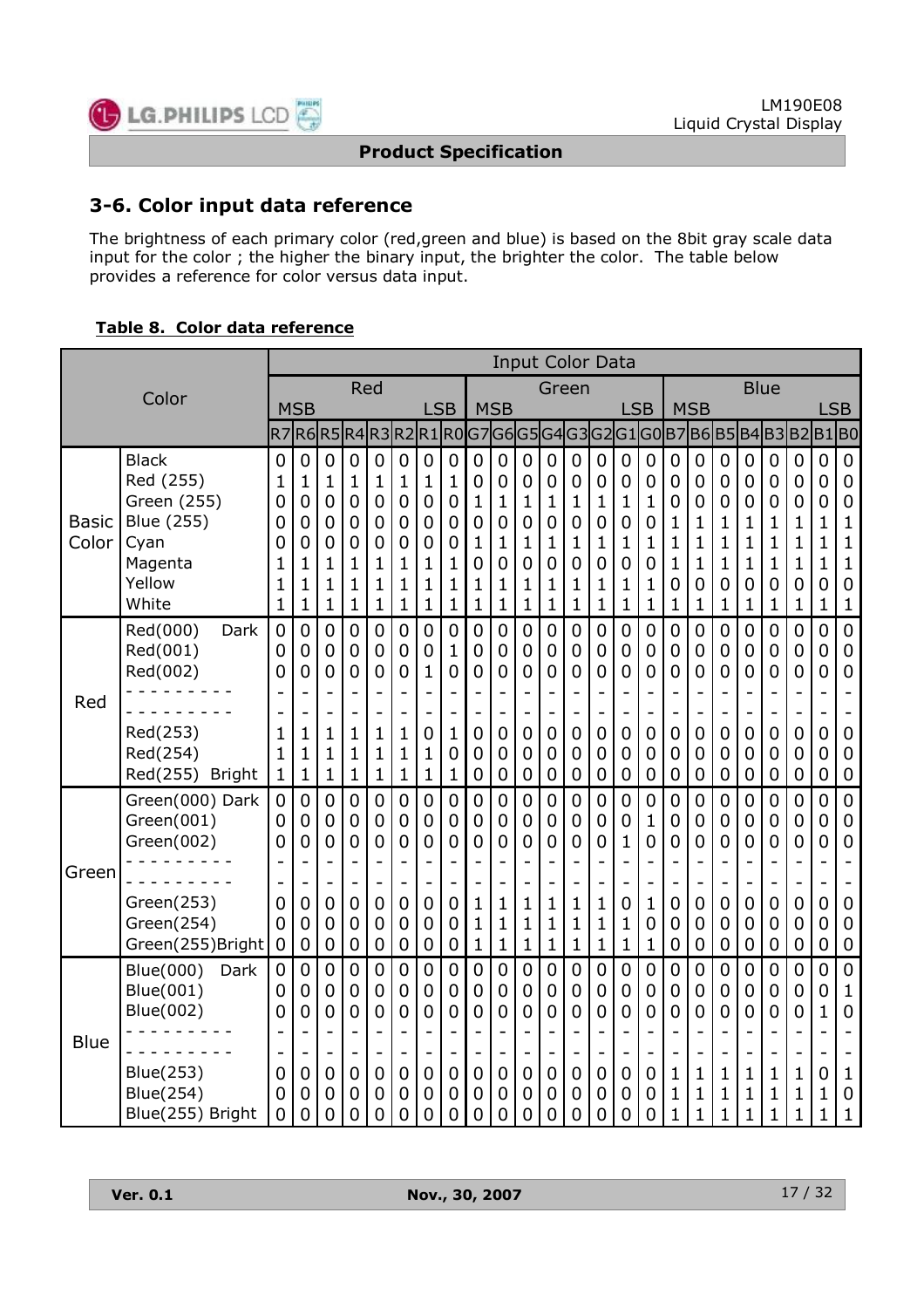![](_page_17_Picture_0.jpeg)

## **3-7. Power sequence**

![](_page_17_Figure_4.jpeg)

#### **Table 9. Power sequence**

| Parameter      |      |                          |     |       |
|----------------|------|--------------------------|-----|-------|
|                | Min  | Typ                      | Max | Units |
| T1             | 0.5  | -                        | 10  | ms    |
| T <sub>2</sub> | 0.01 | -                        | 50  | ms    |
| T <sub>3</sub> | 200  | -                        | -   | ms    |
| T <sub>4</sub> | 200  | -                        | -   | ms    |
| T <sub>5</sub> | 0.01 | -                        | 50  | ms    |
| T <sub>6</sub> | 0.5  | $\overline{\phantom{a}}$ | 100 | ms    |
| T7             | 500  | $\overline{\phantom{0}}$ |     | ms    |

Notes :

1. Please avoid floating state of interface signal at invalid period.

2. When the interface signal is invalid, be sure to pull down the power supply for LCD  $V_{\text{LCD}}$  to 0V.

3. Lamp power must be turn on after power supply for LCD an interface signal are valid.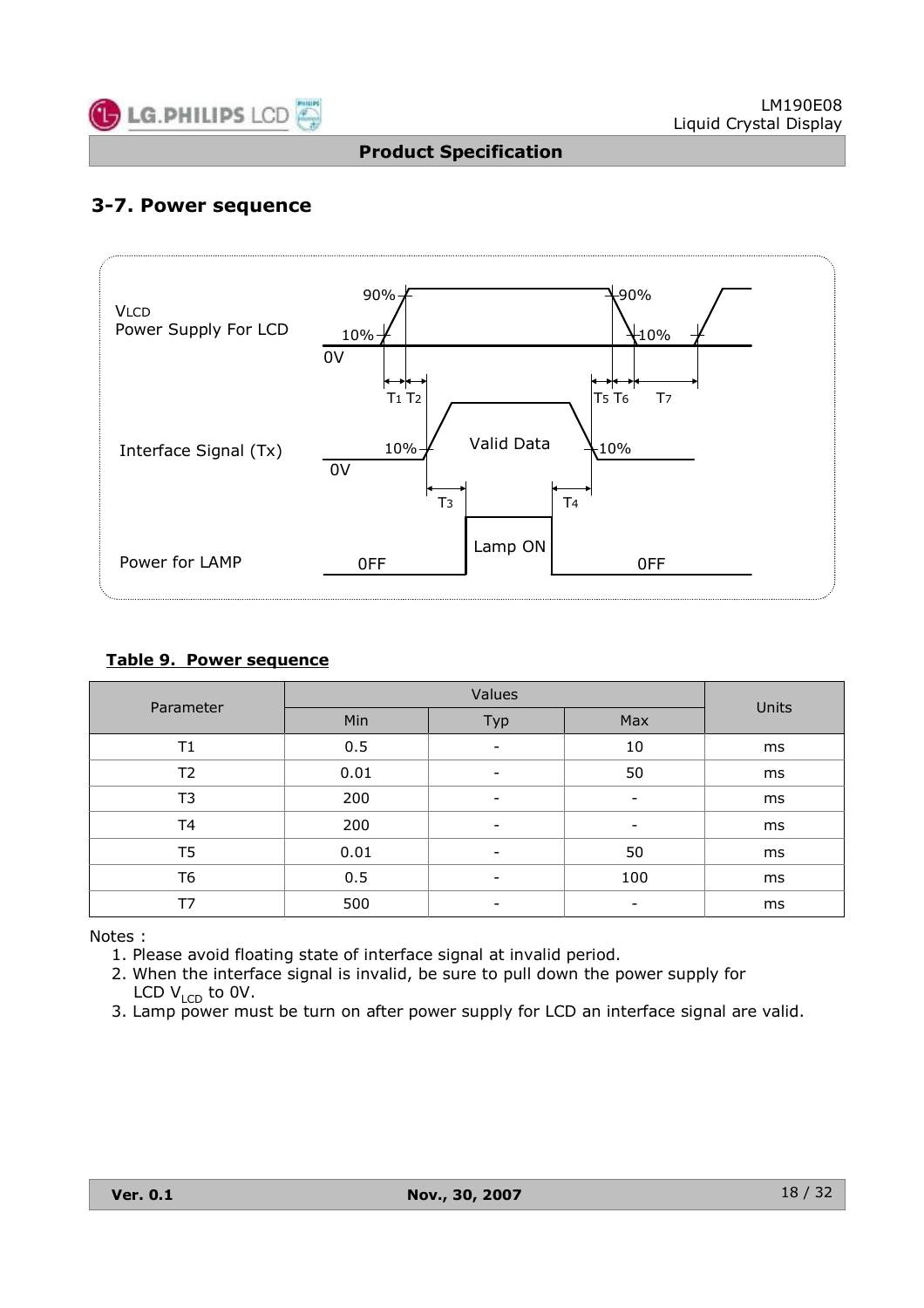![](_page_18_Picture_0.jpeg)

## **3-8. V<sub>LCD</sub> Power dip condition**

#### **FIG. 6 Power dip condition**

![](_page_18_Figure_5.jpeg)

#### 1) Dip condition

 $3.5V \leq V_{LCD}$ < 4.5V,  $t_d \leq 20ms$ 

#### 2)  $V_{LCD}$  < 3.5V

 $V_{LCD}$ -dip conditions should also follow the Power On/Off conditions for supply voltage.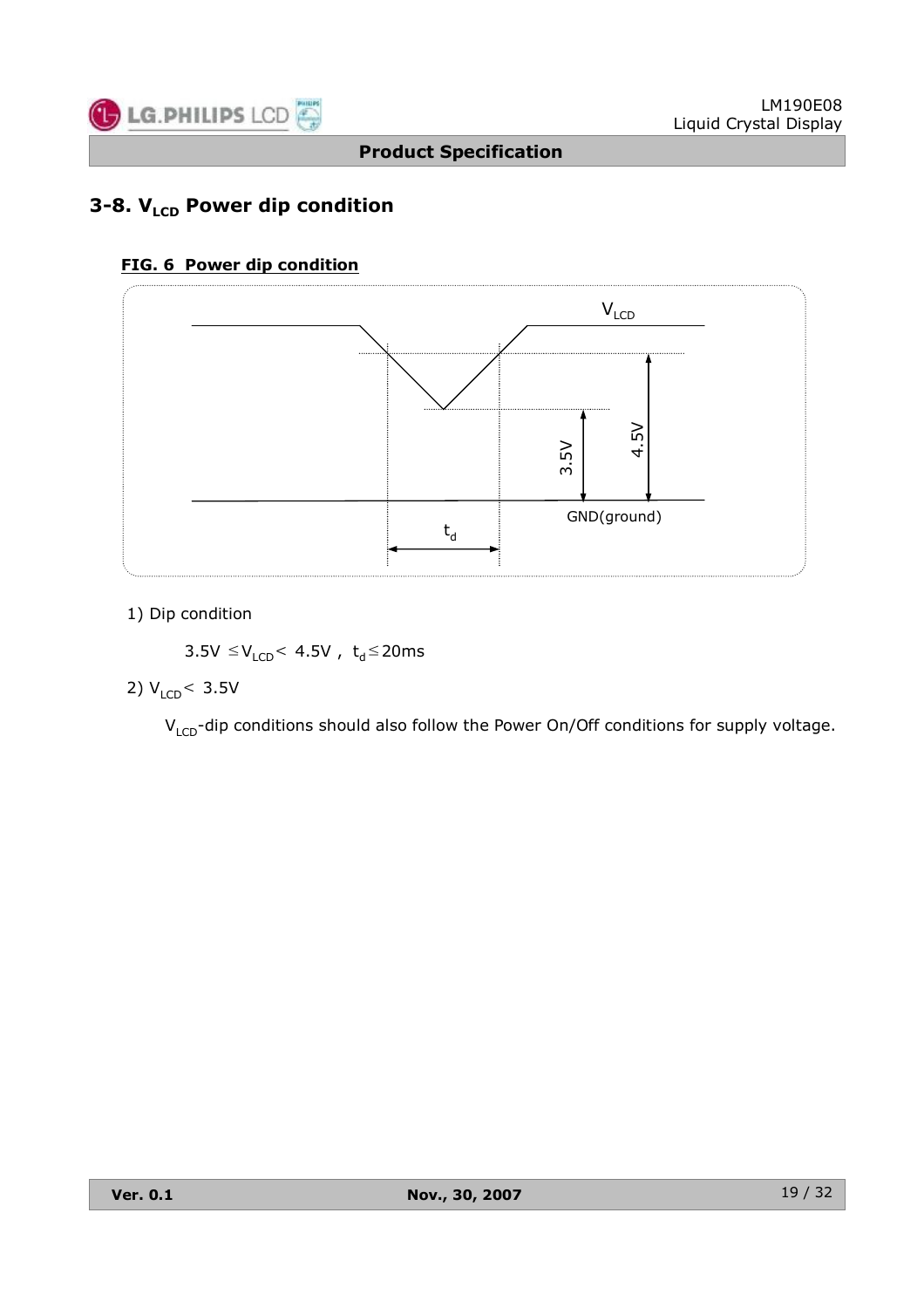![](_page_19_Picture_0.jpeg)

## **4. Optical specification**

Optical characteristics are determined after the unit has been 'ON' for 30 minutes in a dark environment at 25°C. The values specified are at an approximate distance 50cm from the LCD surface at a viewing angle of  $\Phi$  and  $\theta$  equal to 0 °.

FIG. 7 presents additional information concerning the measurement equipment and method.

#### **FIG. 7 Optical characteristic measurement equipment and method**

![](_page_19_Figure_7.jpeg)

**Table 10. Optical characteristics** Ta= 25°C, V<sub>LCD</sub>=5.0V, fv=60Hz f<sub>CLK</sub>=54MHz, IBL=7.5mA

| Parameter                       |                                     | Symbol                                                |                |     | Values         | Units | <b>Notes</b>             |                   |                |
|---------------------------------|-------------------------------------|-------------------------------------------------------|----------------|-----|----------------|-------|--------------------------|-------------------|----------------|
|                                 |                                     |                                                       |                |     | Min            | Typ   | Max                      |                   |                |
| Contrast Ratio                  |                                     | <b>CR</b>                                             |                | 500 | 800            |       |                          | $\mathbf{1}$      |                |
|                                 | Surface Luminance, white            |                                                       | $L_{WH}$       |     | 250            | 300   | $\overline{\phantom{a}}$ | cd/m <sup>2</sup> | $\overline{2}$ |
|                                 | Luminance Variation                 |                                                       | $\delta$ white | 9P  | 75             |       |                          | $\frac{0}{0}$     | 3              |
| Response Time                   |                                     | <b>Rise Time</b>                                      | $Tr_R$         |     | $\blacksquare$ | 1.3   | 2.6                      | ms                | $\overline{4}$ |
|                                 |                                     | Decay Time                                            | $Tr_D$         |     |                | 3.7   | 7.4                      | ms                | $\overline{4}$ |
|                                 |                                     | <b>RED</b>                                            | <b>Rx</b>      |     |                | 0.640 |                          |                   |                |
|                                 |                                     |                                                       | Ry             |     |                | 0.335 |                          |                   |                |
|                                 |                                     | <b>GREEN</b>                                          | Gx             |     | Typ            | 0.298 |                          |                   |                |
|                                 | <b>Color Coordinates</b>            |                                                       | Gy             |     |                | 0.608 | Typ                      |                   |                |
| [CIE1931]                       |                                     |                                                       | <b>Bx</b>      |     | $-0.03$        | 0.147 | $+0.03$                  |                   |                |
|                                 | <b>BLUE</b>                         | By                                                    |                |     | 0.070          |       |                          |                   |                |
|                                 | <b>WHITE</b>                        | Wx                                                    |                |     | 0.313          |       |                          |                   |                |
|                                 |                                     |                                                       | Wy             |     |                | 0.329 |                          |                   |                |
| Viewing Angle (CR>5)            |                                     |                                                       |                |     |                |       |                          |                   |                |
|                                 | x axis, right( $\phi = 0^{\circ}$ ) |                                                       | $\theta$ r     |     | 75             | 88    |                          | Degree            | 5              |
|                                 |                                     | x axis, left ( $\phi$ =180°)                          | $\theta$       |     | 75             | 88    |                          |                   |                |
|                                 | y axis, up $(\phi = 90^\circ)$      |                                                       | $\theta$ u     |     | 70             | 85    |                          |                   |                |
|                                 |                                     | y axis, down $(\phi=270^\circ)$                       | $\theta$ d     |     | 70             | 85    |                          |                   |                |
|                                 | Viewing Angle (CR>10)               |                                                       |                |     |                |       |                          |                   |                |
|                                 | x axis, right( $\phi = 0^{\circ}$ ) |                                                       | $\theta$ r     |     | 70             | 85    |                          | Degree            | 5              |
|                                 |                                     | x axis, left ( $\phi$ =180°)                          | $\theta$       |     | 70             | 85    |                          |                   |                |
|                                 | y axis, up $(\phi = 90^\circ)$      |                                                       | $\theta$ u     |     | 60             | 75    |                          |                   |                |
| y axis, down $(\phi=270^\circ)$ |                                     | $\theta$ d                                            |                | 70  | 85             |       |                          |                   |                |
| Crosstalk                       |                                     |                                                       |                |     |                |       | 1.5                      | $\frac{0}{0}$     |                |
|                                 |                                     | Luminance uniformity -<br>Angular dependence (TCO'03) | LR.            |     | $\blacksquare$ | ٠     | 1.7                      |                   | 6              |
|                                 | Color grayscale linearity           |                                                       | ∆u'v'          |     |                | 0.018 |                          |                   | 8              |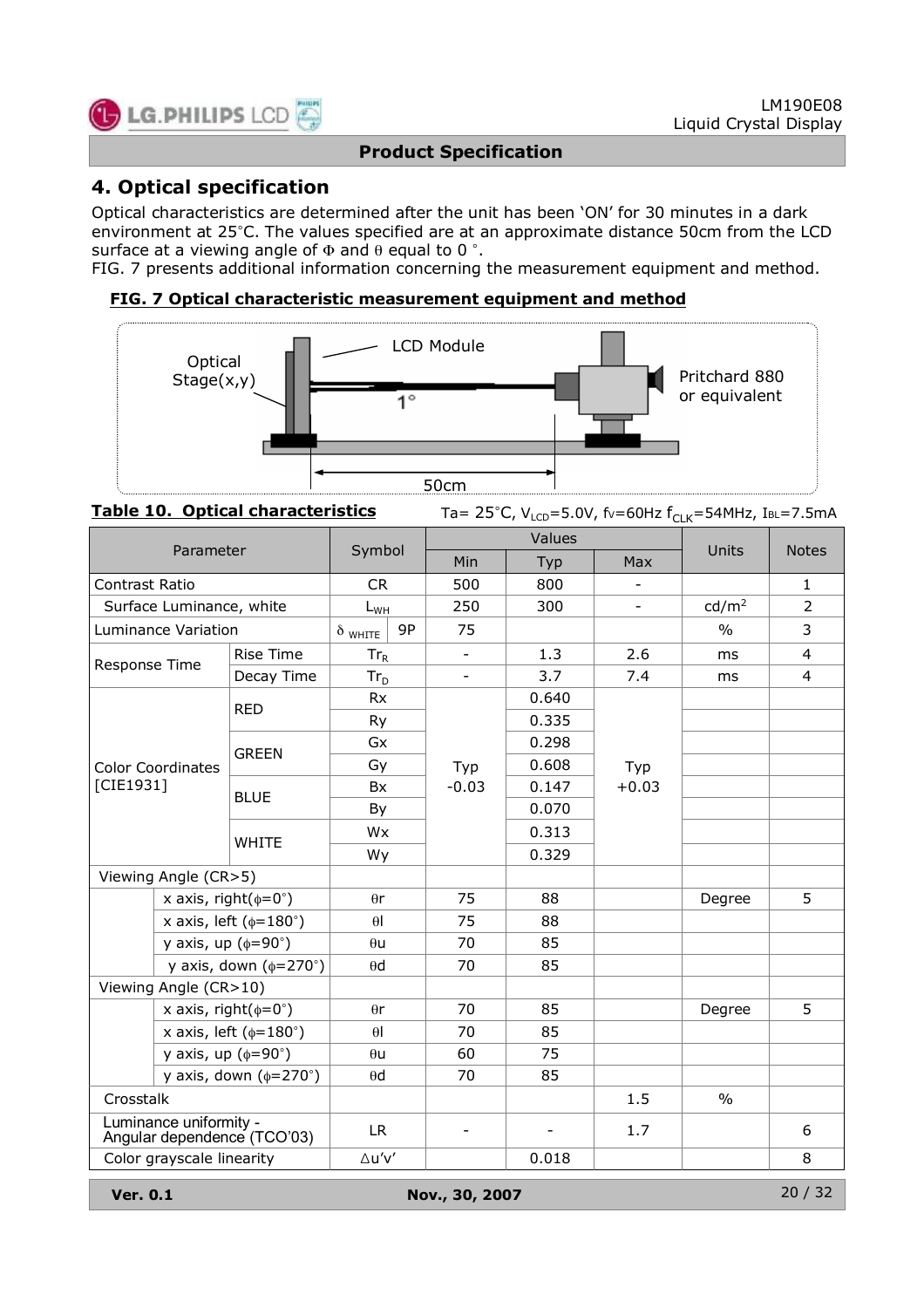![](_page_20_Picture_0.jpeg)

#### Notes :

1. Contrast ratio(CR) is defined mathematically as :It is measured at center point(1)

```
Surface luminance with all white pixels
Contrast ratio = --------------------------------------------------------- Surface luminance with all black pixels
```
- 2. Surface luminance is the luminance value at center 1 point(1) across the LCD surface 50cm from the surface with all pixels displaying white. For more information see FIG 8.
- 3. The variation in surface luminance,  $\delta_{WHITE}$  is defined as

$$
\delta_{\text{WHITE}} = \begin{array}{r} \text{Minimum (P1,P2 .....P9)} \\ \text{Haximum (P1,P2 .....P9)} \end{array} \star 100
$$

For more information see Figure 8.

#### **FIG. 8 Luminance measuring point**

![](_page_20_Figure_11.jpeg)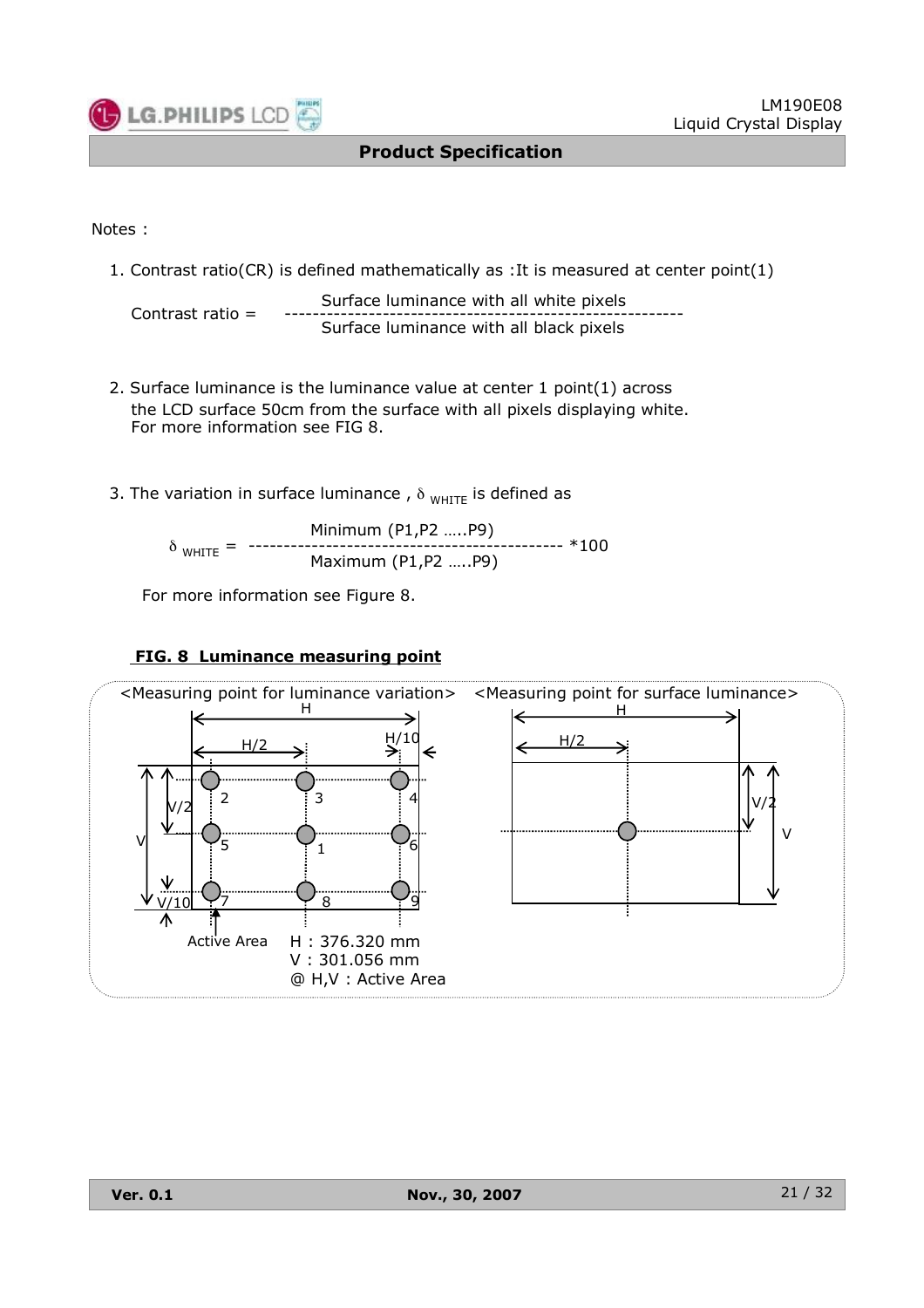![](_page_21_Picture_0.jpeg)

#### Notes :

4. Response time is the time required for the display to transition from black to white (Decay Time,  $Tr_D$ ) and from white to black (Rise Time,  $Tr_R$ ) The sampling rate is 2,500 sample/sec. For additional information see FIG. 9.

The response time is defined as the following figure and shall be measured by switching the input signal for each gray to gray.

#### **FIG. 9 Response time**

![](_page_21_Figure_7.jpeg)

5. Viewing angle is the angle at which the contrast ratio is greater than 10 or 5. The angles are determined for the horizontal or x axis and the vertical or y axis with respect to the z axis which is normal to the LCD surface. For more information see FIG. 10 .

#### **FIG. 10 Viewing angle**

![](_page_21_Figure_10.jpeg)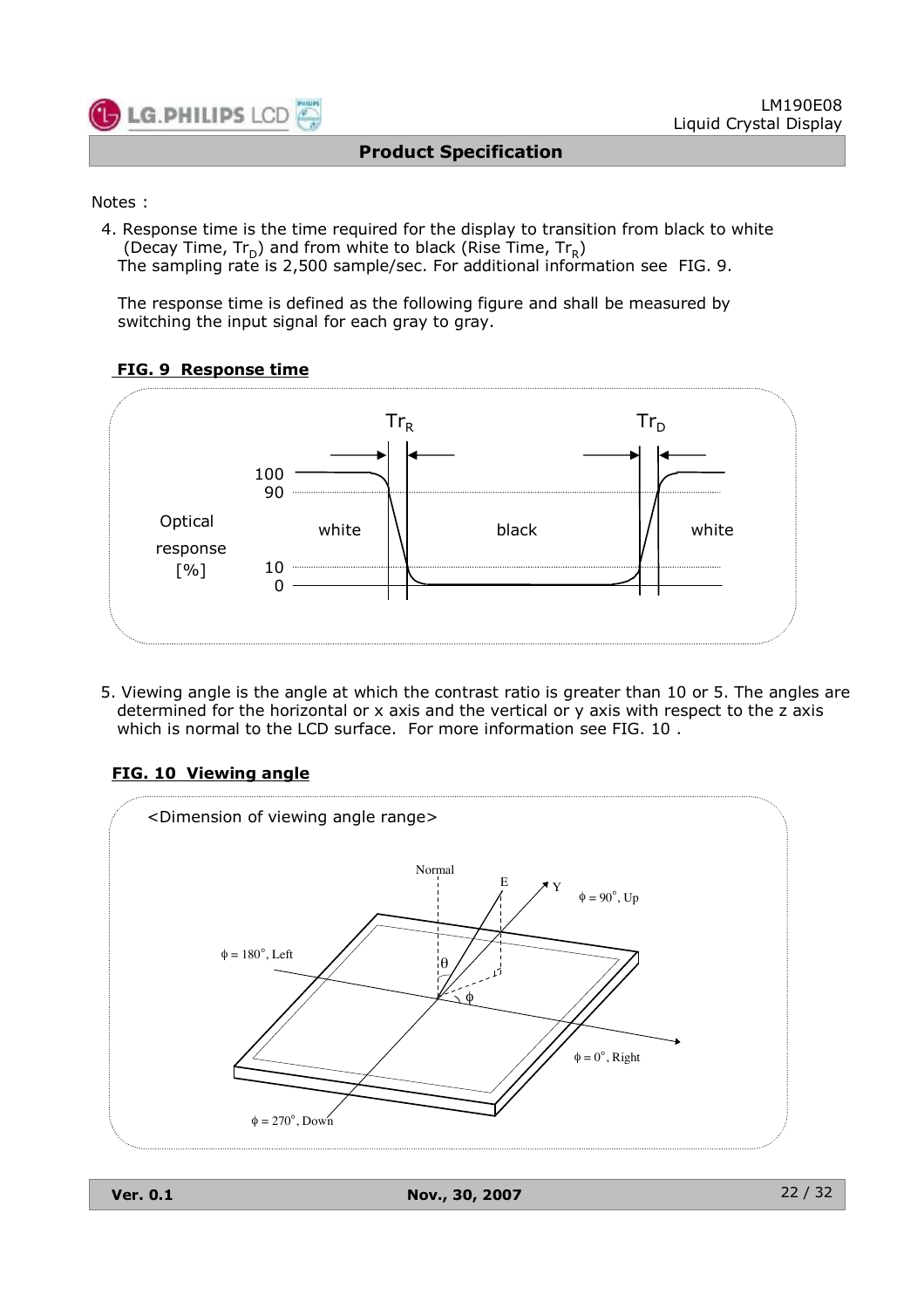![](_page_22_Picture_0.jpeg)

Notes :

6. Luminance Uniformity - angular – dependence (LR& TB)

TCO '03 Luminance uniformity – angular dependence, is the capacity of the VDU to present the same Luminance level independently of the viewing direction. The angular-dependent luminance uniformity is calculated as the ratio of maximum luminance to minimum luminance in the specified measurement areas.

- Test pattern : 80% white pattern
- Test point : 2-point
- $-$  Test distance :  $D * 1.5 = 72.39$ cm
- Test method : L<sub>R</sub> = ((L<sub>max.+30deg.</sub> / L<sub>min. +30deg.</sub>) + (L<sub>max.-30deg.</sub> / L<sub>min.-30deg.</sub>)) / 2  $T_B = ((L_{\text{max.+15deg.}} / L_{\text{min. +15deg.}}))$

![](_page_22_Figure_10.jpeg)

![](_page_22_Figure_11.jpeg)

7. Gray scale specification

#### **Table 11. Gray scale**

| Gray level       | Luminance [%] (Typ) |
|------------------|---------------------|
| L0               | 0.14                |
| L31              | 1.23                |
| L63              | 4.98                |
| L95              | 12.30               |
| L127             | 23.58               |
| L159             | 40.03               |
| L191             | 61.30               |
| L <sub>223</sub> | 84.03               |
| L255             | 100                 |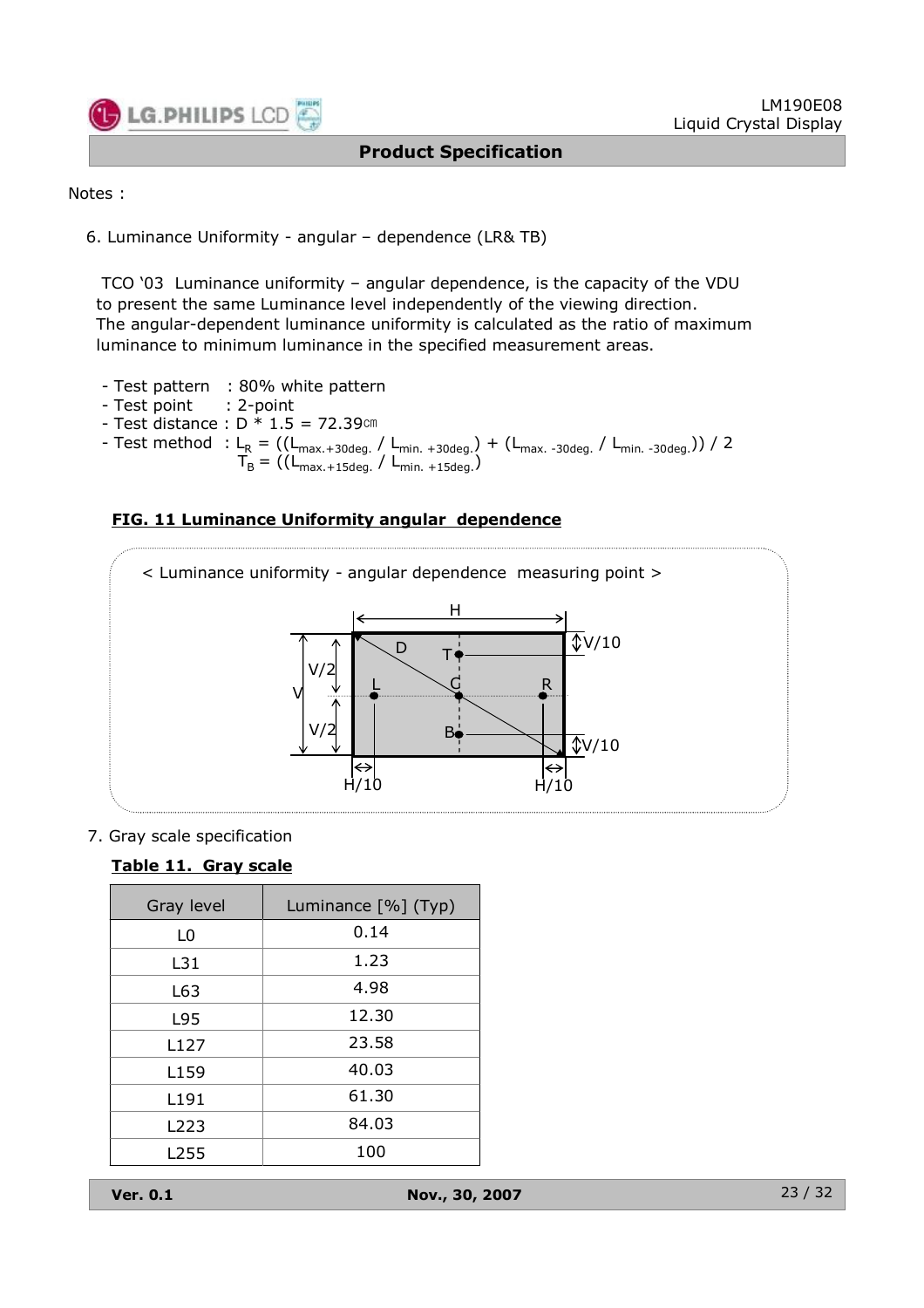![](_page_23_Picture_0.jpeg)

Notes :

8. Color grayscale linearity , Δu'v' is defined as

$$
\sqrt{\left(u^{\top}{}_{A}-u^{\top}{}_{B}\right)^{2}+\left(v^{\top}{}_{A}-v^{\top}{}_{B}\right)^{2}}
$$

Where indices A and B are the two gray levels found to have the largest color differences between them.

i.e. get the largest  $\Delta u'$  and  $\Delta v'$  of each 6pairs of u' and v' and calculate  $\Delta u'v'$ .

- -Test pattern : 100% full white pattern with a test pattern as shown FIG.12 Squares of 40mm by 40mm in size, filled with 255, 225, 195, 165, 135 and 105 grayscale steps should be arranged in the center of the screen.
- -Test method
	- First gray step : move a square of 255 gray level should be moved into the center of the screen and measure luminance and u' and v' coordinates.
	- Next gray step : move a 255 gray square into the center and measure both luminance and u' and v' coordinates.
		- The same procedure shall then be repeated for gray steps 195, 165, 135 and 105.

| 40mm<br>$\bar{\mathbb{A}}$<br>$\rightarrow$ 40mm |  |
|--------------------------------------------------|--|
|                                                  |  |
|                                                  |  |

#### **FIG. 12 Color grayscale linearity**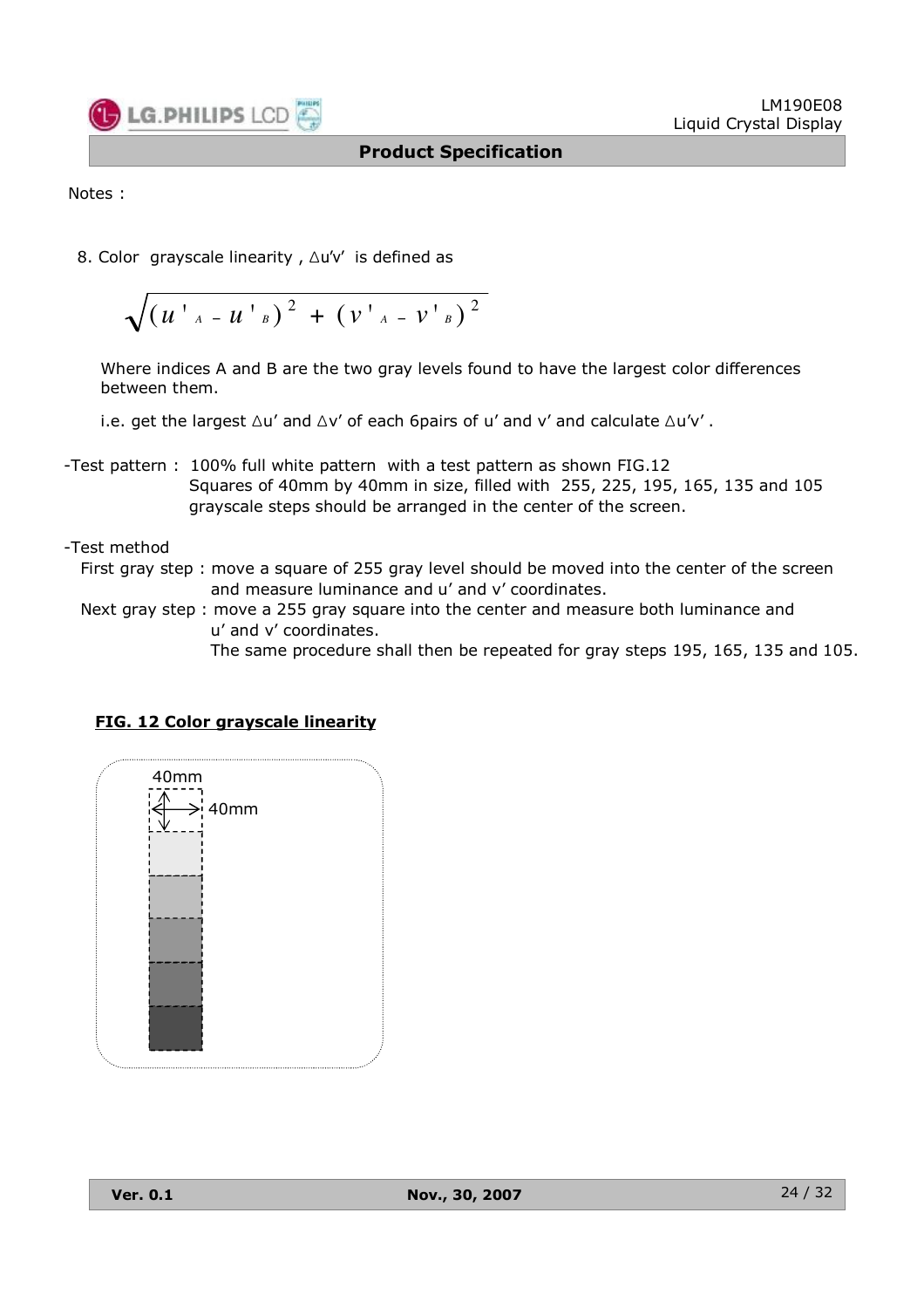![](_page_24_Picture_0.jpeg)

## **5. Mechanical characteristics**

The contents provide general mechanical characteristics. In addition the figures in the next page are detailed mechanical drawing of the LCD.

|  |  |  | <b>Table 12. Mechanical characteristics</b> |
|--|--|--|---------------------------------------------|
|--|--|--|---------------------------------------------|

|                     | Horizontal                                                      | 396.0 mm            |  |  |  |
|---------------------|-----------------------------------------------------------------|---------------------|--|--|--|
| Outline dimension   | Vertical                                                        | $324.0 \text{ mm}$  |  |  |  |
|                     | Depth                                                           | $15.5 \, \text{mm}$ |  |  |  |
| Bezel area          | Horizontal                                                      | 380.3 mm            |  |  |  |
|                     | Vertical                                                        | 305.0 mm            |  |  |  |
| Active display area | Horizontal                                                      | 376.320 mm          |  |  |  |
|                     | Vertical                                                        | 301.056 mm          |  |  |  |
| Weight              | 2,450g (Typ.) 2,570g (Max)                                      |                     |  |  |  |
| Surface treatment   | Hard coating(3H)<br>Anti-glare treatment of the front polarizer |                     |  |  |  |

Notes : Please refer to a mechanic drawing in terms of tolerance at the next page.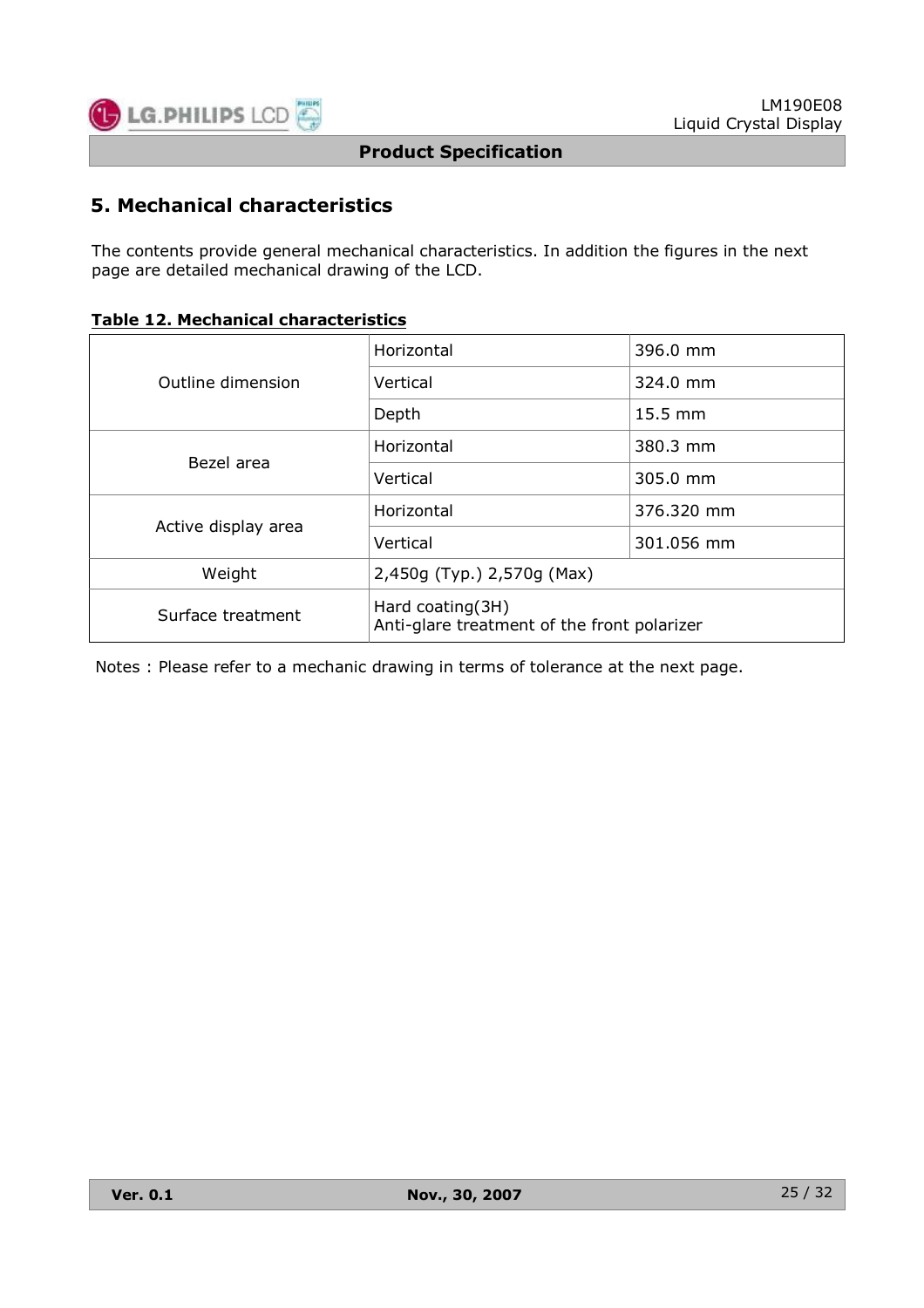![](_page_25_Picture_0.jpeg)

## **<FRONT VIEW>**

![](_page_25_Figure_4.jpeg)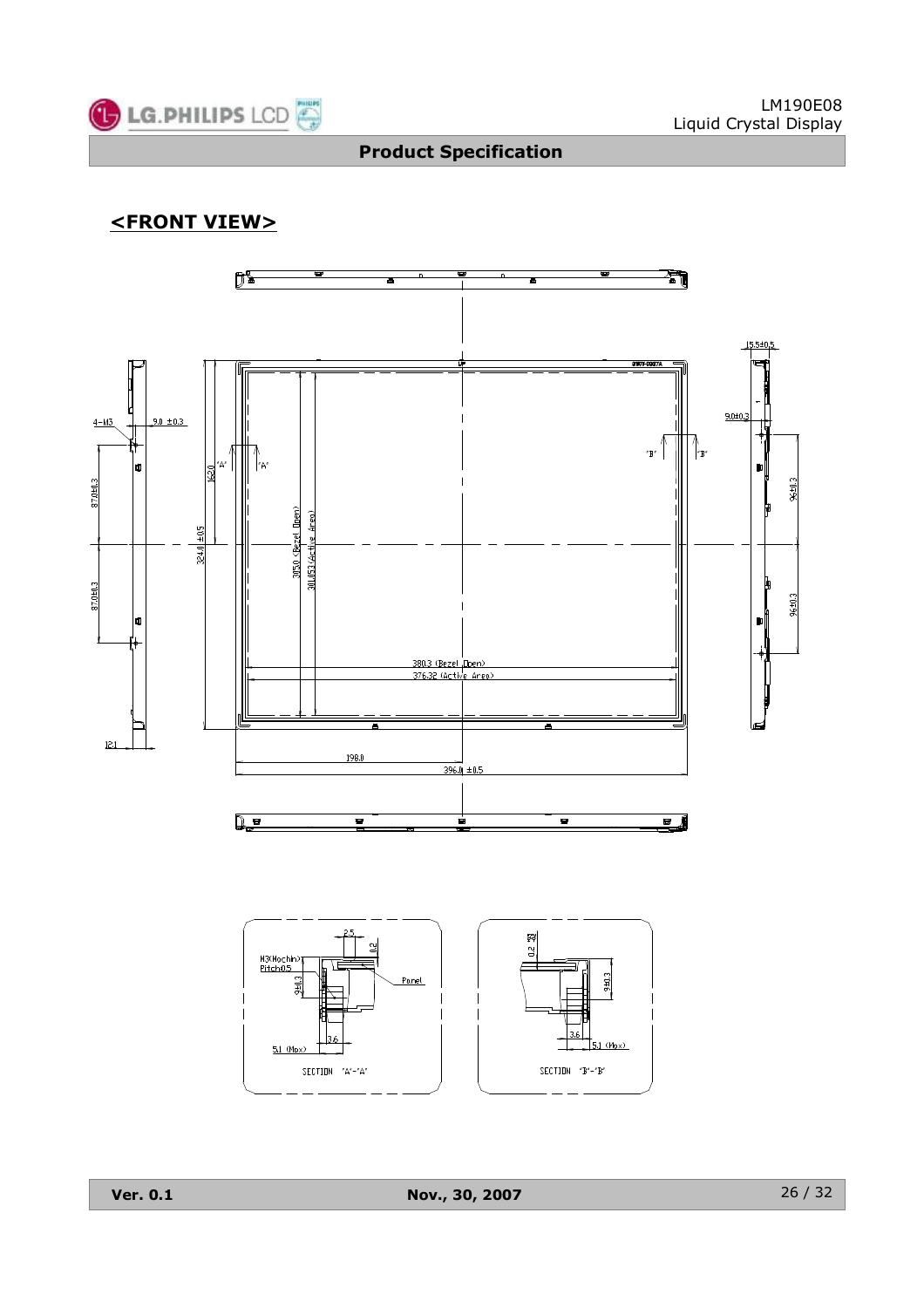![](_page_26_Picture_0.jpeg)

## **<REAR VIEW>**

![](_page_26_Figure_4.jpeg)

- 
- 
- -
	- -

![](_page_26_Figure_11.jpeg)

6. Lamp(CCFL) No. is marked at back light connector

![](_page_26_Figure_13.jpeg)

7. Do not wind conductive tape  $a$  cound the backlight wires<br>8. Unspecified tolerances to be  $\pm$  0.5mm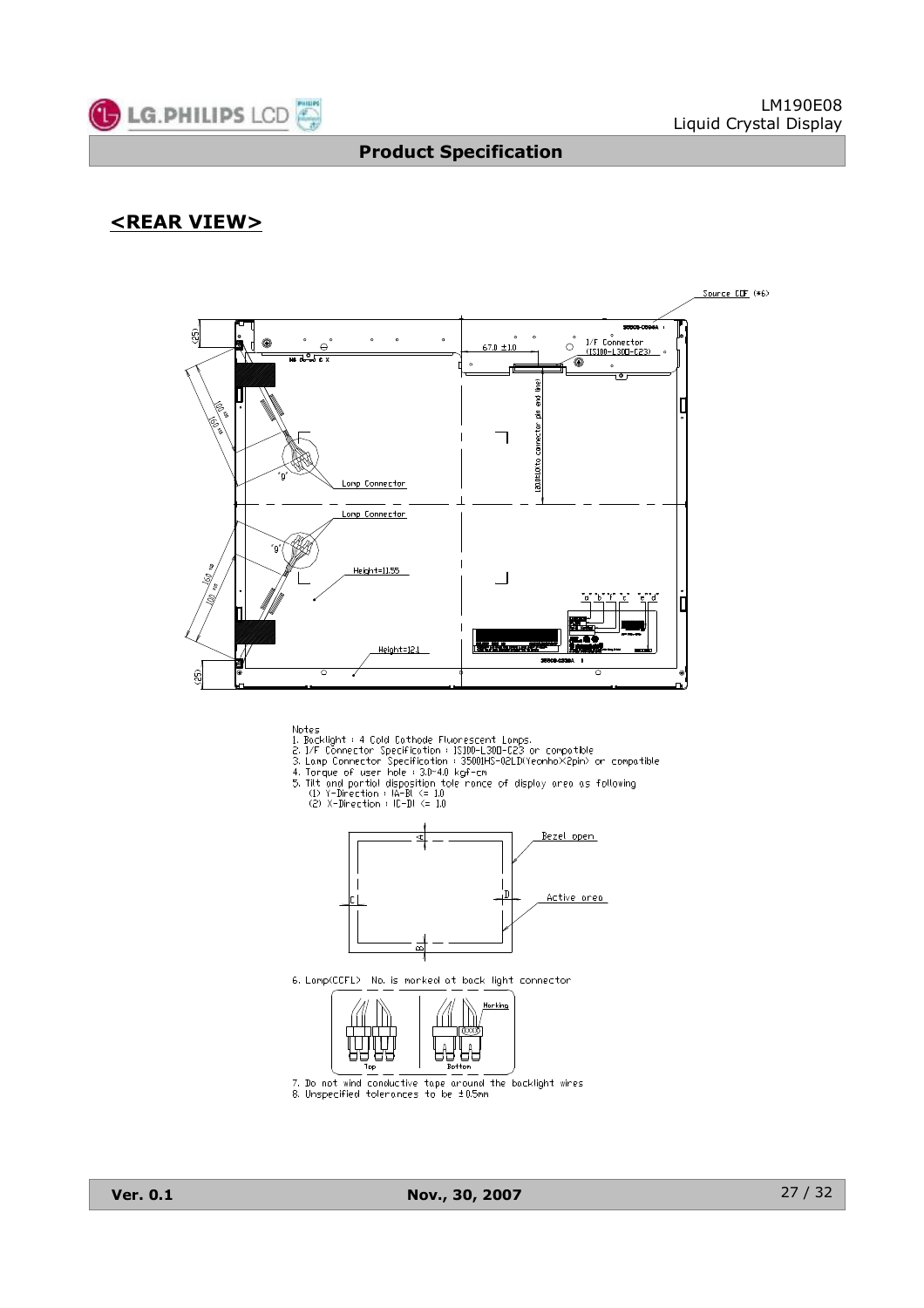![](_page_27_Picture_0.jpeg)

## **6. Reliability**

#### **Table 13. Environment test conditions**

| No | Test Item                                   | Condition                                                                                                                    |  |  |  |  |  |
|----|---------------------------------------------|------------------------------------------------------------------------------------------------------------------------------|--|--|--|--|--|
| 1  | High temperature storage test               | Ta= $60^{\circ}$ C 240hrs                                                                                                    |  |  |  |  |  |
| 2  | Low temperature storage test                | Ta= $-20^{\circ}$ C 240hrs                                                                                                   |  |  |  |  |  |
| 3  | High temperature operation test             | Ta= 50°C 50%RH 240hrs                                                                                                        |  |  |  |  |  |
| 4  | Low temperature operation test              | $Ta = 0^{\circ}C$ 240hrs                                                                                                     |  |  |  |  |  |
| 5  | Vibration test<br>(non-operating)           | Wave form: random<br>Vibration level: 1.0GRMS<br>Bandwidth: 10-300Hz<br>Duration: X, Y, Z, 20 min<br>One time each direction |  |  |  |  |  |
| 6  | Shock test<br>(non-operating)               | Shock level: 120G<br>Waveform: half sine wave, 2msec<br>Direction : $\pm X$ , $\pm Y$ , $\pm Z$<br>One time each direction   |  |  |  |  |  |
| 7  | Altitude<br>operating<br>storage / shipment | $0 - 10,000$ feet $(3,048$ m)<br>0 - 40,000 feet(12,192m)                                                                    |  |  |  |  |  |

{ Result evaluation criteria }

There should be no change which might affect the practical display function when the display quality test is conducted under normal operating condition.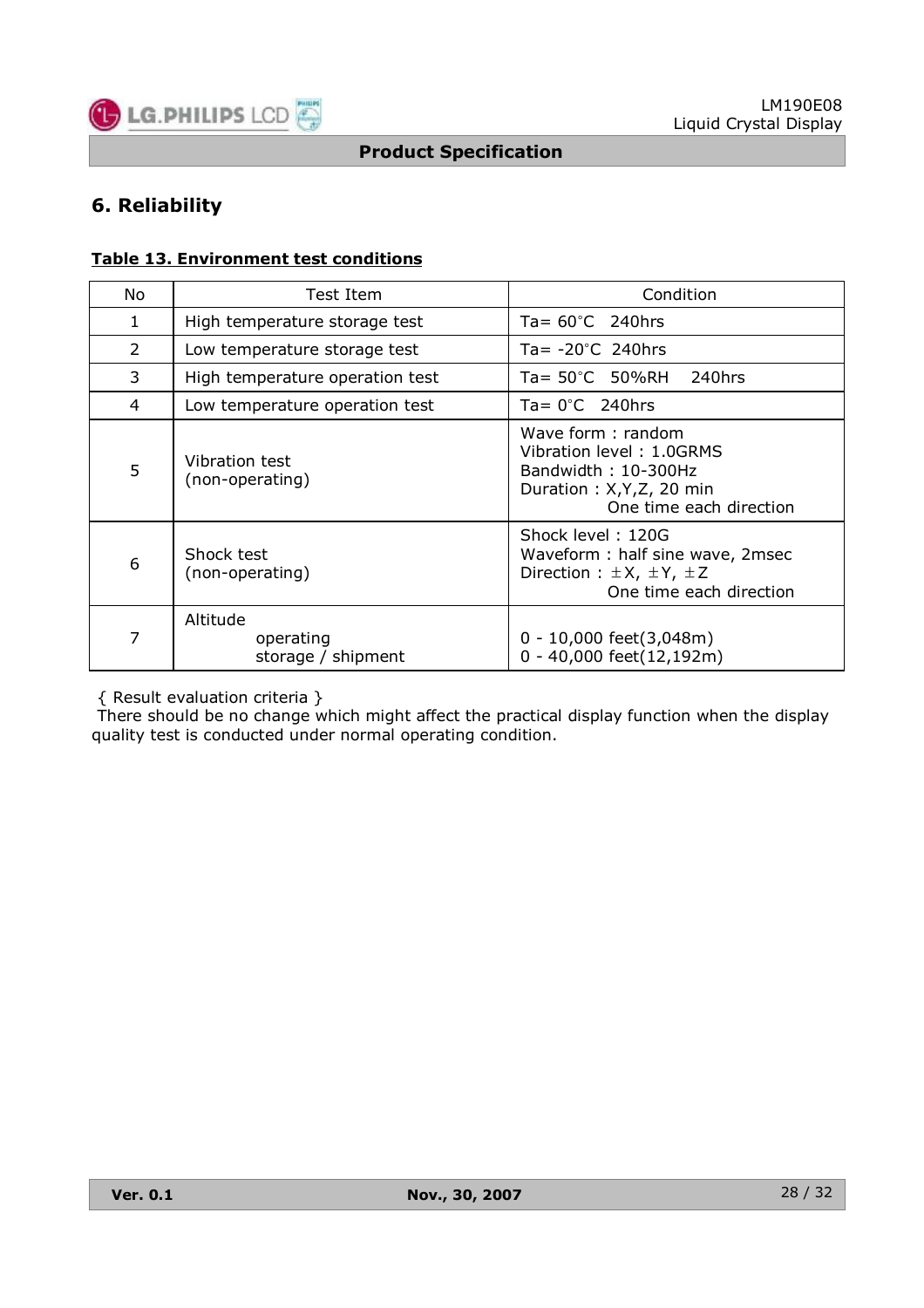![](_page_28_Picture_0.jpeg)

## **7. International standards**

## **7-1. Safety**

- a) UL 60950-1:2003, First Edition, Underwriters Laboratories, Inc., Standard for Safety of Information Technology Equipment.
- b) CAN/CSA C22.2, No. 60950-1-03 1st Ed. April 1, 2003, Canadian Standards Association, Standard for Safety of Information Technology Equipment.
- c) EN 60950-1:2001, First Edition, European Committee for Electro-technical Standardization(CENELEC) European Standard for Safety of Information Technology Equipment.
- d) RoHS, Directive 2002/95/EC of the European Parliament and of the council of 27 January 2003

## **7-2. EMC**

- a) ANSI C63.4 "Methods of Measurement of Radio-Noise Emissions from Low-Voltage Electrical and Electrical Equipment in the Range of 9kHZ to 40GHz. "American National Standards Institute(ANSI),1992
- b) C.I.S.P.R "Limits and Methods of Measurement of Radio Interface Characteristics of Information Technology Equipment." International Special Committee on Radio Interference.
- c) EN 55022 "Limits and Methods of Measurement of Radio Interface Characteristics of Information Technology Equipment." European Committee for Electro-technical Standardization.(CENELEC), 1998 ( Including A1: 2000 )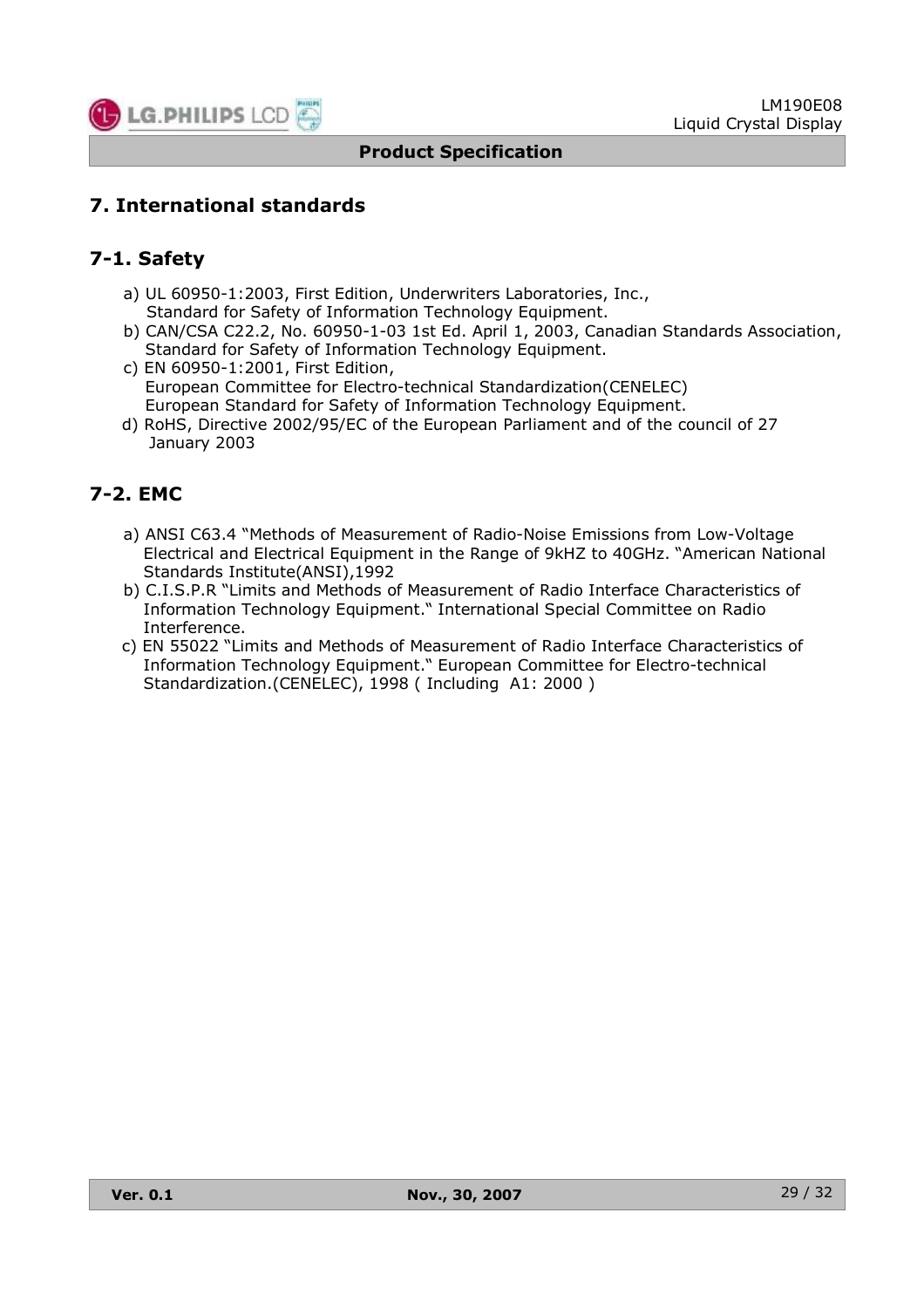![](_page_29_Picture_0.jpeg)

## **8. Packing**

## **8-1. Designation of lot mark**

a) Lot mark

![](_page_29_Figure_6.jpeg)

![](_page_29_Figure_7.jpeg)

 $E : \text{Month}$   $E : \text{Month}$   $E : \text{Month}$   $E : \text{ಚ.}$   $E : \text{Final No.}$ 

Note:

1. Year

| Year |  |  |  |  | 2001   2002   2003   2004   2005   2006   2007   2008   2009   2010 |
|------|--|--|--|--|---------------------------------------------------------------------|
| Mark |  |  |  |  |                                                                     |

2. Month

| Month | Jan | Feb | Mar | Apr | May | Jun | Jul | Aug<br>ັ | Sep | Oct | Nov | Dec |
|-------|-----|-----|-----|-----|-----|-----|-----|----------|-----|-----|-----|-----|
| Mark  |     | -   |     |     | ー   |     |     |          | ∽   |     | ◡   | ◡   |

b) Location of lot mark

Serial No. is printed on the label. The label is attached to the backside of the LCD module. This is subject to change without prior notice.

## **8-2. Packing form**

- a) Package quantity in one box : 8 pcs
- b) Box size :374mm X318mm X474mm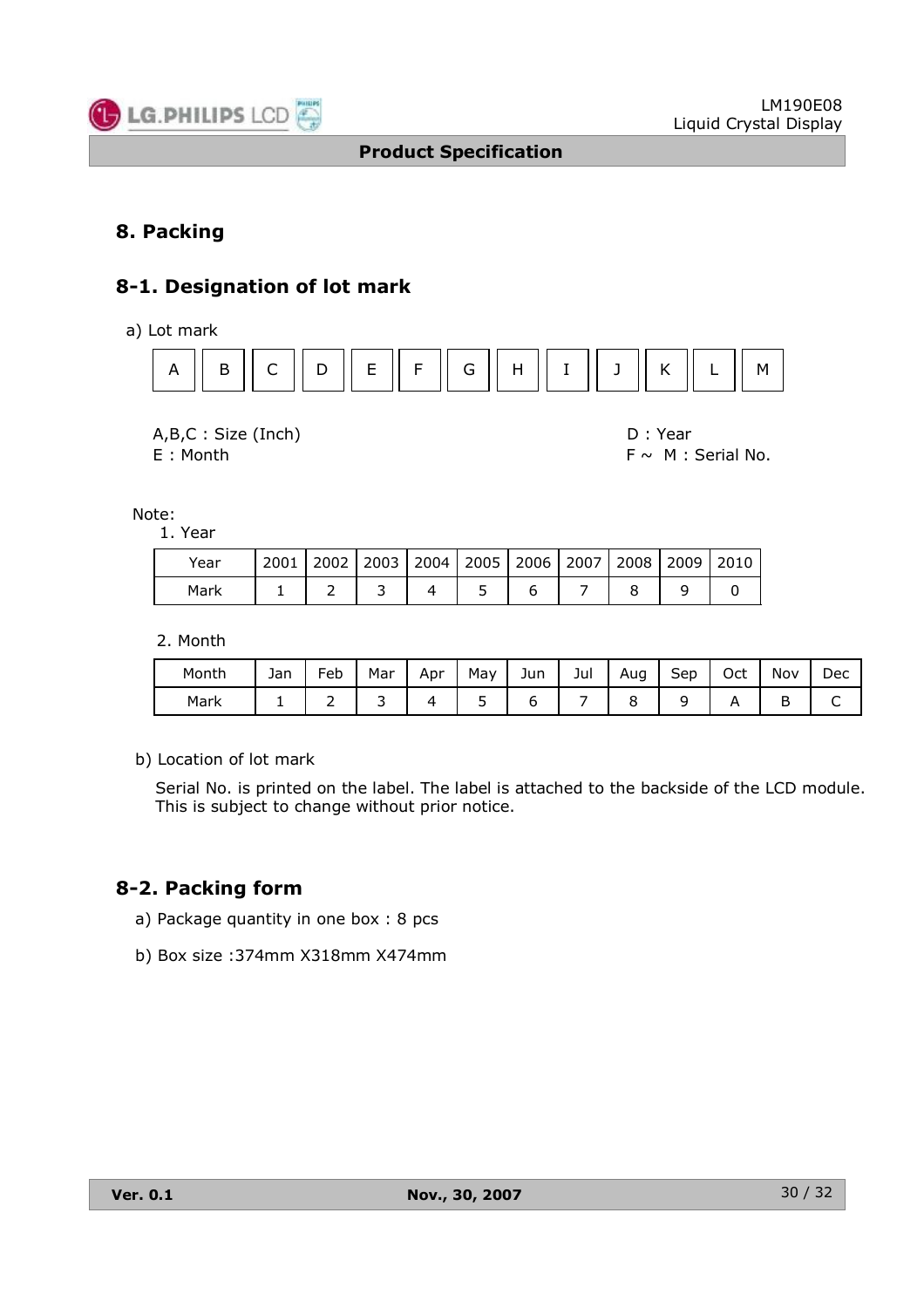![](_page_30_Picture_0.jpeg)

## **9. Precautions**

Please pay attention to the followings when you use this TFT LCD module.

## **9-1. Mounting Precautions**

- (1) You must mount a module using holes arranged in four corners or four sides.
- (2) You should consider the mounting structure so that uneven force (ex. Twisted stress) is not applied to the Module. And the case on which a module is mounted should have sufficient strength so that external force is not transmitted directly to the module.
- (3) Please attach the surface transparent protective plate to the surface in order to protect the polarizer. Transparent protective plate should have sufficient strength in order to the resist external force.
- (4) You should adopt radiation structure to satisfy the temperature specification.
- (5) Acetic acid type and chlorine type materials for the cover case are not desirable because the former generates corrosive gas of attacking the polarizer at high temperature and the latter causes circuit break by electro-chemical reaction.
- (6) Do not touch, push or rub the exposed polarizers with glass, tweezers or anything harder than HB pencil lead. And please do not rub with dust clothes with chemical treatment. Do not touch the surface of polarizer for bare hand or greasy cloth. (Some cosmetics are detrimental to the polarizer.)
- (7) When the surface becomes dusty, please wipe gently with absorbent cotton or other soft materials like chamois soaks with petroleum benzene. Normal-hexane is recommended for cleaning the adhesives used to attach front / rear polarizers. Do not use acetone, toluene and alcohol because they cause chemical damage to the polarizer.
- (8) Wipe off saliva or water drops as soon as possible. Their long time contact with polarizer causes deformations and color fading.
- (9) Do not open the case because inside circuits do not have sufficient strength.

## **9-2. Operating precautions**

- (1) The spike noise causes the mis-operation of circuits. It should be lower than following voltage :  $V=\pm 200$ mV(Over and under shoot voltage)
- (2) Response time depends on the temperature.(In lower temperature, it becomes longer.)
- (3) Brightness depends on the temperature. (In lower temperature, it becomes lower.) And in lower temperature, response time(required time that brightness is stable after turned on) becomes longer.
- (4) Be careful for condensation at sudden temperature change. Condensation makes damage to polarizer or electrical contacted parts. And after fading condensation, smear or spot will occur.
- (5) When fixed patterns are displayed for a long time, remnant image is likely to occur.
- (6) Module has high frequency circuits. Sufficient suppression to the electromagnetic interference shall be done by system manufacturers. Grounding and shielding methods may be important to minimized the interference.
- (7) Please do not give any mechanical and/or acoustical impact to LCM. Otherwise, LCM can not be operated its full characteristics perfectly.
- (8) A screw which is fastened up the steels should be a machine screw (if not, it causes metal foreign material and deal LCM a fatal blow)
- (9) Please do not set LCD on its edge.